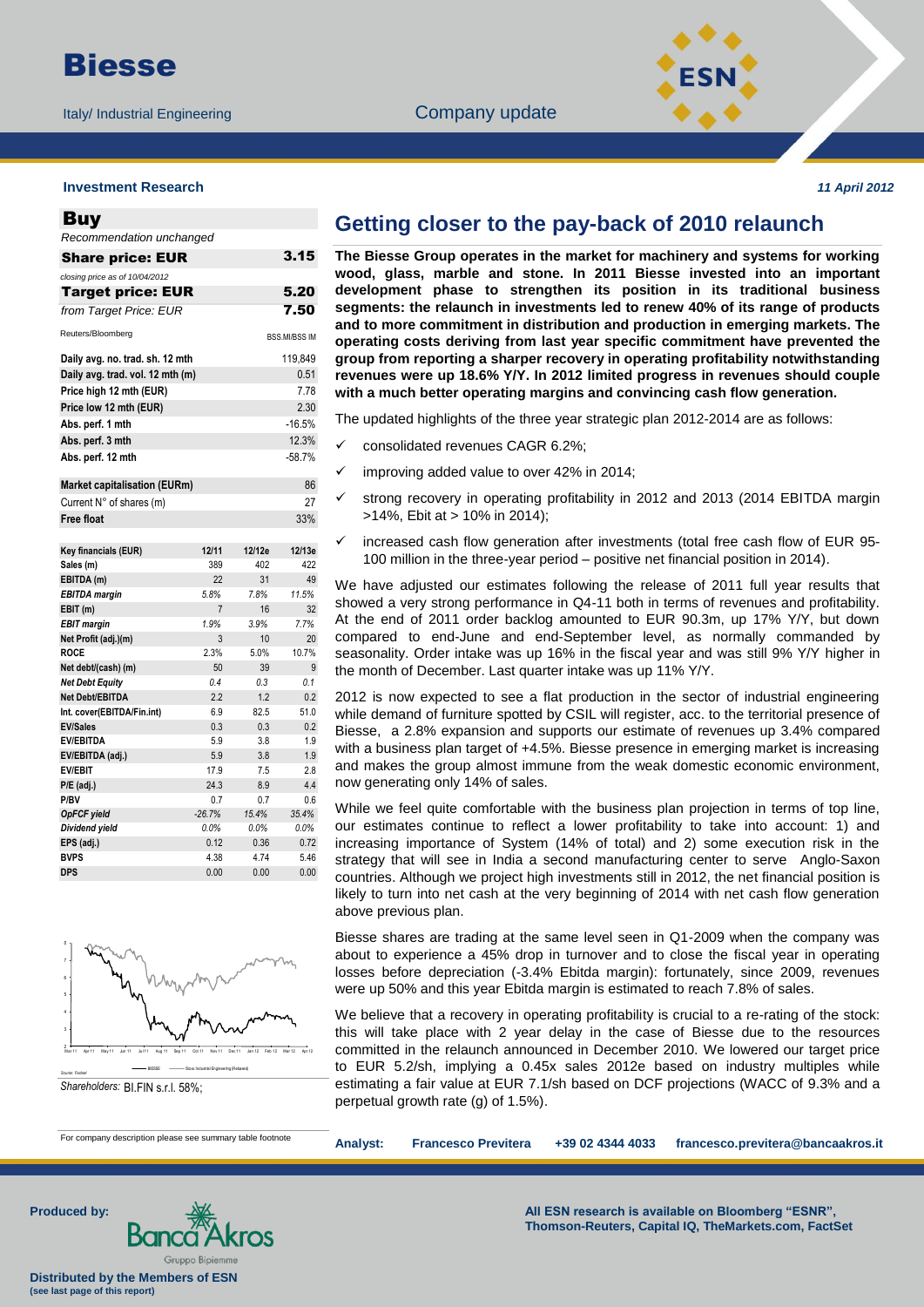

# **CONTENTS**

| BIESSE: Order intake topped EUR 90m in December 2011 | 5  |
|------------------------------------------------------|----|
|                                                      |    |
|                                                      |    |
|                                                      |    |
| Entering 2012 with a view to 2014                    | 11 |
|                                                      |    |
| Conclusions                                          | 13 |
|                                                      |    |

# **Upcoming Events Calendar**

| Date            | <b>Event Type</b> | <b>Description</b>                          | <b>Period</b> |
|-----------------|-------------------|---------------------------------------------|---------------|
| 15/05/12        | Results           | Q1 2012 Results                             | 2012Q1        |
| 28/04/12        | AGM               | Full year 2011 AGM - 2nd call {if required} | 2011          |
| 27/04/12        | AGM               | Full year 2011 AGM - 1st call               | 2011          |
| Carrosa Davalas |                   |                                             |               |

*Source: Precise*

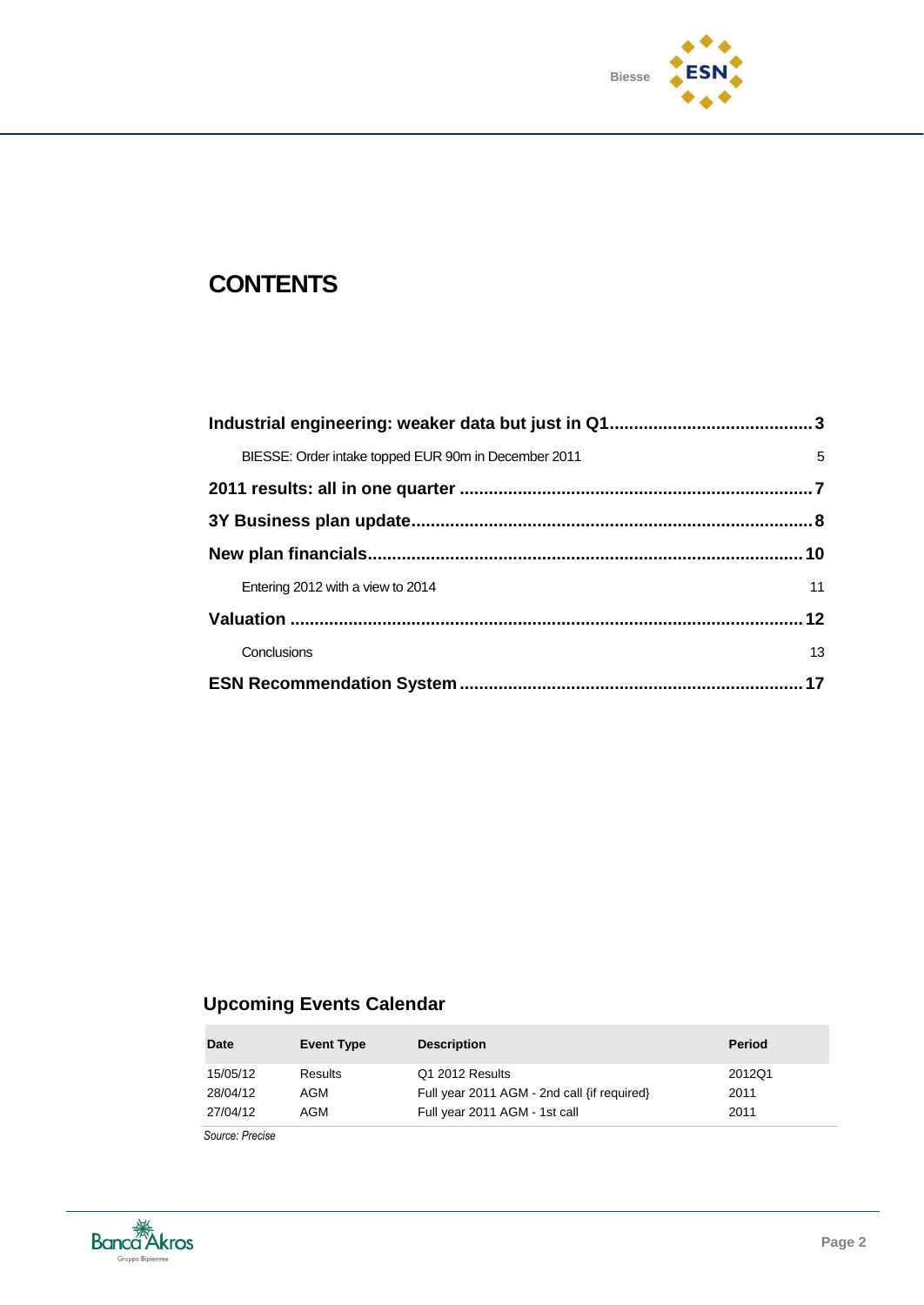

# <span id="page-2-0"></span>**Industrial engineering: weaker data but just in Q1**

We are used to looking at the trend of the industry through the statistics released for German producers of machinery since they are released timely and offer more detail than those available on the Italian market.

At the end of February VDMA (German engineering association) provided information on production volume growth for the industry in '11 (+12% yoy) and revised its outlook for production volume growth in 2012 from +4% yoy to 0% yoy.



### **VDMA: production volume growth (yoy change) VDMA - Production volume growth (yoy)**

Germany: production volume grew by 12% in 2011 - Gloomy economic forecasts aside, Germany's mechanical engineering industry was again booming in '11 with growth in production volume of 12% yoy (+EUR 24bn to a volume of EUR 187bn) after +8% Y/Y in '10. Both domestic and international has thus advanced by +12% each. This fell short of the latest forecast (+14% yoy growth) but is well above the initial forecast of +8% growth in the beginning of '11.

The shortfall was mainly triggered by a weaker than expected production volume (-1.9% Y/Y) in Dec 11. IP data already pointed towards slower production volumes in Dec. Whilst part of it is clearly related to abating demand we believe that against the background of an even more gloomy economic outlook for '12e, a large amount of companies has also fostered lowering inventory levels in order to be prepared for a sudden backdrop in demand.

Latest order figures for the German engineering sector show a decline of 16% Y/Y triggered by a decline of 18% yoy in international orders and 18% Y/Y in domestic orders. By bringing these data into an indexed chart (a level of 100 equals average order intake for 2005) order intake for Feb 12 equals a level of ~116 which compares to an average indexed level for the last six and twelve months of 119 and 123, respectively. Hence, dynamics in demand for engineering goods has clearly lost dynamic but is far away from a major decline. With an indexed level of 116, order intake for the German engineering industry is in line with the long term trend established since 1995.

Revised forecast '12e - Flat growth in production volume in '12e: For '12e, VDMA now guided for production volume in line with 11 and thus revised its earlier guidance of +4%.

This is based on the order development over the last three months for which orders were  $~-8\%$  lower than in the first eight months of the year. If we look at an indexed order level (~127 - a level of 100 = demand in '05) we remain above the long term trend and thus see a mid-term slowdown rather than an upcoming more pronounced downturn. Major risks for '12e are seen in slower growth in China as well as intensifying competition from China, but also from a still existing credit crunch threat.

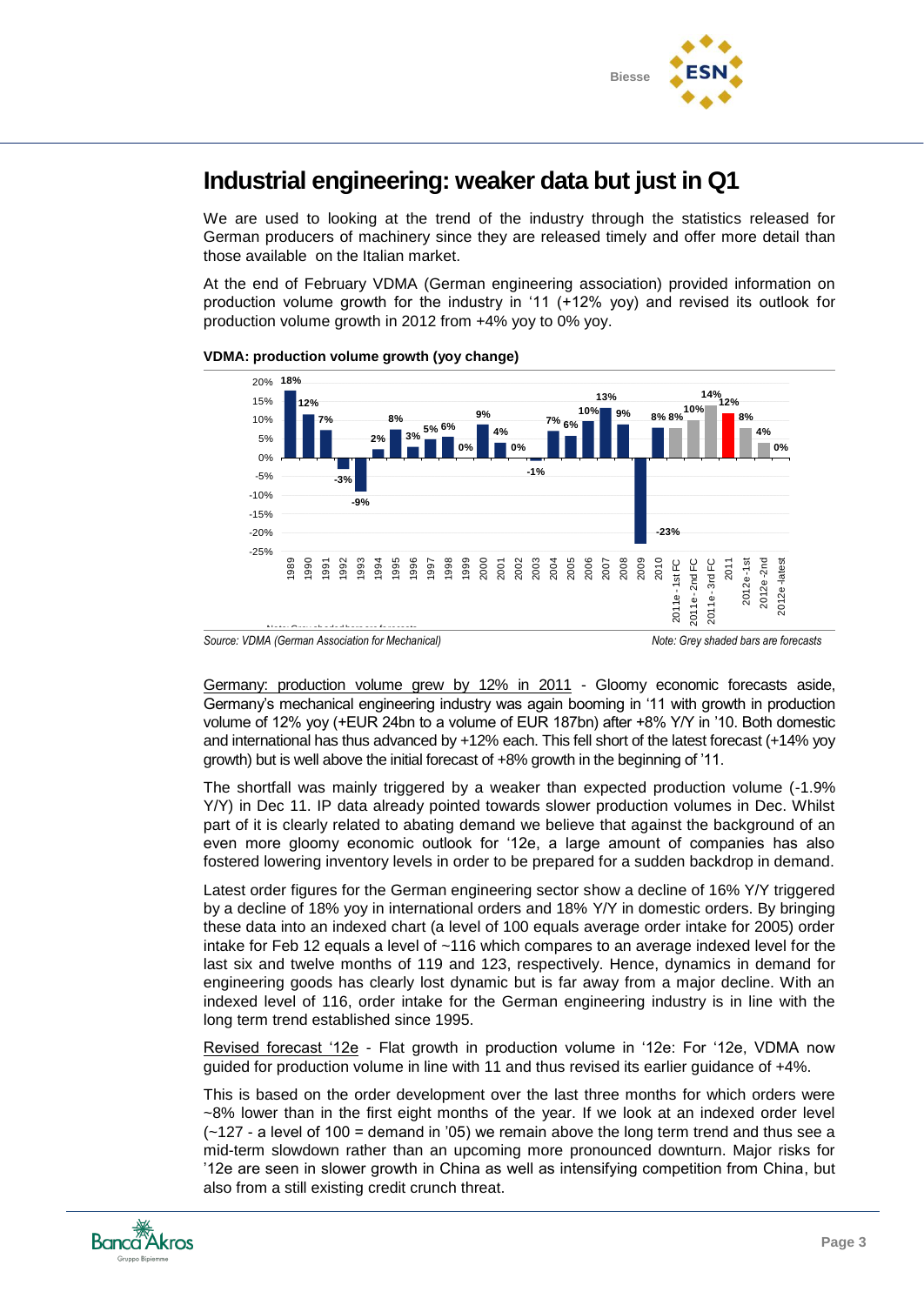

Despite downwardly revised global economy forecasts, the global economy will continue to grow. Major industry clients, including the automotive and aircraft sectors, are planning a number of strategic investments in new markets, technologies and models. The lowered production volume forecast is a sign of declining dynamics in recent months. Yet, leading indicators have already turned whilst we see credit availability for the industry as relatively normal (see IFO credit constraint indicator). Moreover, a lowered growth forecast could also help to limit the demanded increase in wages for the industry of +6.5%.





*Source: VDMA*

### **Emerging market likely to accelerate after a slowdown in 2H 2011**

Several indicators suggest that global growth has started reacceleration after a slowdown during 2H 11. Leading indicators from China (Chinese PMI manufacturing), Taiwan (Taiwan HSBC PMI manufacturing index) as well as from South Korea (strong jump in export orders) all point to a revival in economic growth.

Chinese PMI manufacturing signals increasing activity: The Chinese PMI Manufacturing gauge came in with a reading of 51 (median expectation: 50.9) and thus improved against a reading of 50.5 in January. It was the third consecutive month of increasing activity in the Chinese manufacturing sector. Positively, the sub component "New export orders" has significantly improved to a reading of 51.1 (Jan 2012: 46.9) in a sign that external demand has made significant progress.

Taiwan PMI manufacturing with a great leap forward ending eight months of declining activity: in Taiwan, the PMI manufacturing survey as collected by HSBC jumped from 48.9 in Jan 12 to 52.7 in February as increased demand, both domestic and international, contributed to a rise in new orders. Positively, the expansion of the PMI reading in February brought an eight-month period of deteriorating operating conditions to an end.

South Korea export orders with strongest increase for six months: Export orders jumped by 22.7% yoy in February (median estimate was for growth of +16% yoy). This supports our view that global demand has started a reacceleration. Asian exporters seem to be gaining momentum as demand out of the US improves, whilst even Europe seems to be making progress.

Global growth for 2012 is set to be in the range of 2.5% -3.0% Y/Y with the potential to even surprise on the upside. This should bode well for industrial stocks trading at attractive levels. Our Industrial engineering universe stands at a PER 12e of ~11.7x, EV/EBIT of 8.5x as well as EV/sales 12e of 0.68x.

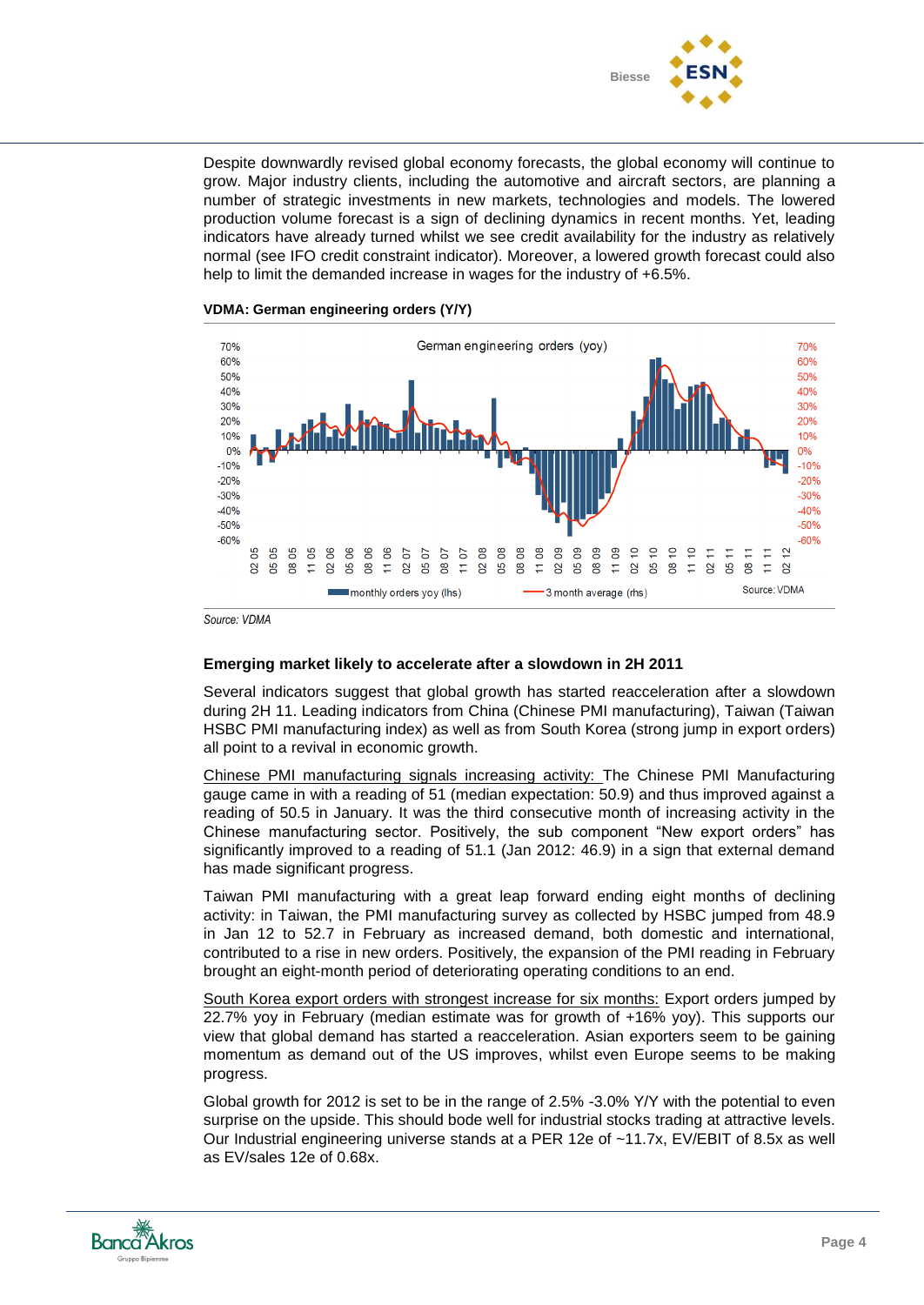

### <span id="page-4-0"></span>**BIESSE: Order intake topped EUR 90m in December 2011**

At the end of December of 2011 order backlog amounted to EUR 90.3m, up 17% Y/Y, but down compared to end-June and end-September level, as normally commanded by seasonality. Order intake was up 16% in the fiscal year and was still 9% Y/Y, higher in the month of December. Last quarter intake was up 11% Y/Y.

# $120.0$ 80.0  $400$  $0.0$ 09 |||Q 2009 ||VQ 2010 ||Q 2010 ||Q 2010 ||Q 2010 ||VQ 2011 ||Q 2011 ||Q 2011 |||Q 2011 ||VC 008 IIIO 2008 IVO 2009 IO group → wood → glass & stone → mechatronic

#### **Biesse: Order intake by business line**

*Source: Company data*

Year-end backlog clearly reflected the abundant transformation of orders in revenues of the last quarter: we estimate this period has exceeded normal seasonality for around EUR 25- 30m. This on the one hand can suggest that the backlog trend is not materially decelerating, while on the other hand makes us expect a Q1-2012 weaker revenue performance.



#### **Group orders backlog: quarterly trend (2008 - 2011)**

*Source: Company data*

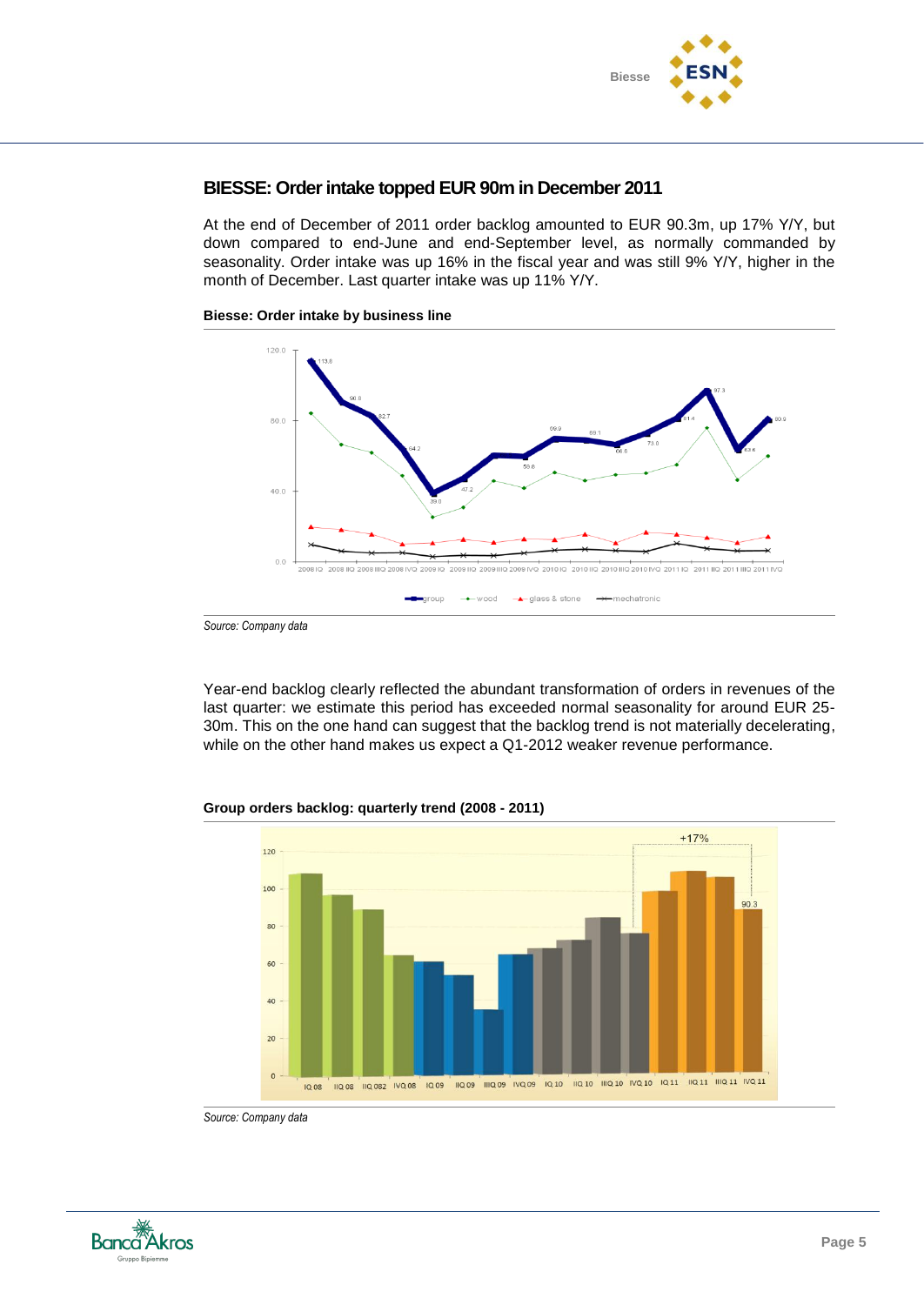



### **Furniture consumption by region in 2012 (% Chg compared to prior year)**

*Source: CSIL*

Based on CSIL projections for 2012e, a blended rate of growth recalculated on the revenue mix of Biesse should be in the range of 2.8% in 2012e, which compares with a 4.5% progression posted in the strategic plan; this looks reasonable considering what a renewed product range should add in terms of pricing.

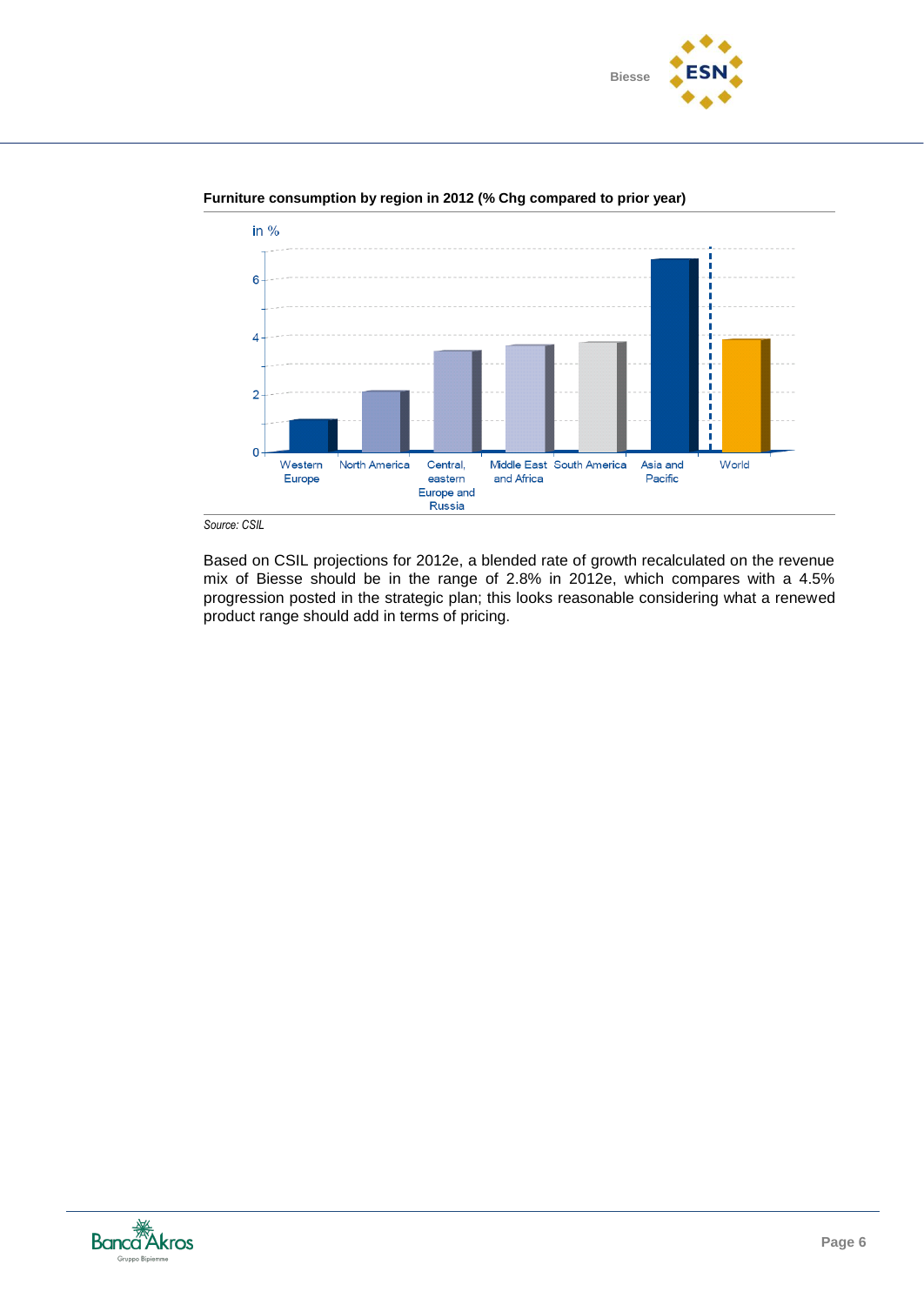

# <span id="page-6-0"></span>**2011 results: all in one quarter**

Full year figures materially exceeded our estimates in terms of top line, while operating profitability was only marginally higher. Net debt position was EUR 5m higher than in our expectation.

Our attention was attracted by the very strong dynamic of the last quarter, which we already suspected would be particularly strong. It is useful to compare what the reporting was of the first 9 months with the last quarter to understand the tremendous boost experienced by profitability thanks to a top line 23% higher than the average past quarters. Contribution of the newly consolidated Centre Gain Group was only EUR 2m.

In Q4-2011 Ebitda margin jumped from an average 4.2% in 9 months to 9.5% while Ebit margin moved from an avg. 0.3% to 4.4%. This bodes well for 2012 operating margins.

| EUR <sub>m</sub> | <b>FY 10</b> | <b>FY 11a</b> | Chg    | <b>FY 11e</b> | 9M 11a | Q4 11 |
|------------------|--------------|---------------|--------|---------------|--------|-------|
| <b>Sales</b>     | 327.5        | 388.5         | 18.6%  | 350.0         | 275.3  | 113.2 |
| Added value      | 123.4        | 138.0         | 11.8%  | 138.0         | 99.9   | 38.1  |
| Margin           | 37.7%        | 35.5%         | 63.5%  | 39.4%         | 36.3%  | 33.7% |
| <b>EBITDA</b>    | 15.7         | 22.4          | 42.7%  | 21.0          | 11.6   | 10.8  |
| EBITDA margin    | 4.8%         | 5.8%          |        | 6.0%          | 4.2%   | 9.5%  |
| <b>EBIT</b>      | 0.1          | 5.7           | nm     | 6.0           | 0.7    | 5.0   |
| EBIT margin      | 0.0%         | 1.5%          |        | 1.7%          | 0.3%   | 4.4%  |
| Net Debt         | 19.0         | 50.4          | 165.3% | 50.4          | 48.8   | 50.4  |

**FY 2011 results in comparison with B. Akros estimates** 

*Fonte: Company data and Banca Akros estimates* 

Geographic breakdown is witnessing contraction of the domestic market (now accounting only for 14.1% of sales) and the expansion in eastern Europe and Asia (to 17.5% and 16.7% respectively), also the US market is for the first time recovering. This trend should be repeated in 2012 with more growth in Middle East and Africa. BRIC countries all together generated 15.1% of turnover.

Machines accounted for 67% of sales while Systems reached 14%, the rest being post sales and spare parts (19% of turnover).

Note that in Q4-11 Added Value margin was 33.7%, still 3pct points below the margin in Q4-10 when the re-launch plan was just announced. We remind readers that Added Value is seen recovering to 37.2% already in 2012 and to exceed 46% in 2014e.

Net debt was up EUR 1.6m since the end of September to EUR 50.4m. This pretty high level is a consequence of investments in emerging markets (mainly China and India) and phasing in and out of renewed product range. In particular, the acquisition in China contributed for an increase of EUR 7m (including the cash out and debt of newly consolidated company). Record sales in December clearly boosted the Receivables to a level likely to be reabsorbed in Q1.

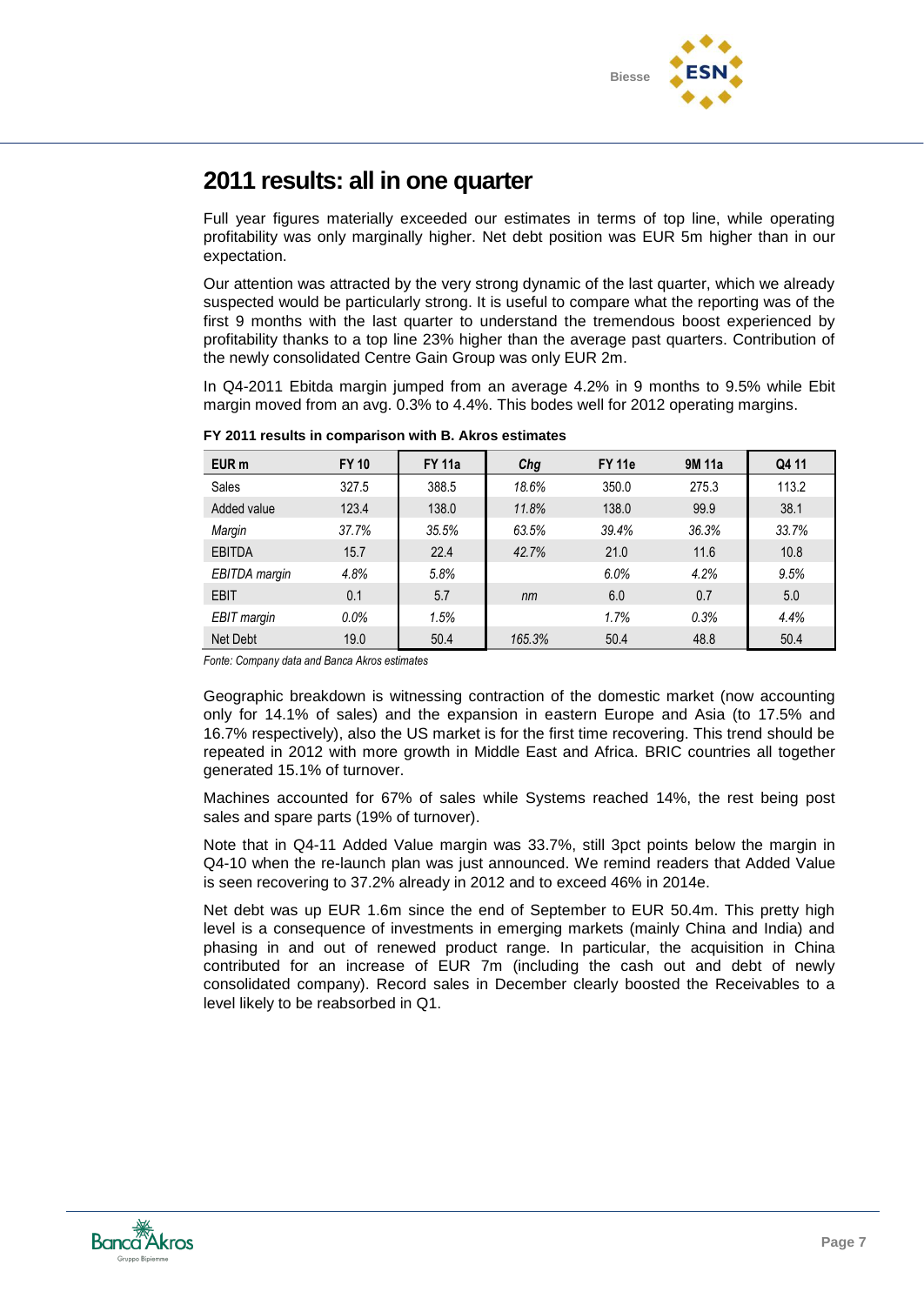

# <span id="page-7-0"></span>**3Y Business plan update**

In 2011, Biesse was focusing on improving its market share in the area of plant and equipment: this came with the renewal of 40% of its existing product range. The technical structure was strengthened and new brands (VIET) were integrated while the presence in the Asian market was reinforced by an acquisition in China.

As a result, the 2011 financial year had higher consolidated revenues but also suffered from lower margins and high operating net working capital due to phasing in of new products that coupled with the phasing out of the old range.

Demand is registering a sort of polarisation towards the upper and lower end of the range:

- Anglo-Saxon countries tend to privilege low cost machines and have no difficulty buying products manufactured in China or with Chinese components;
- other western countries tend to invest in machines that offer more and more performance and innovation and accept higher prices for higher performances. This is happening also in China with imported products.

Biesse's strategy will adapt to this context by increasing the sourcing of components from China and manufacturing in India the low cost end of the range to serve Anglo-Saxon countries. Exports to China will also regard more sophisticated machines manufactured in the Italian plants.

Strategic guidelines focus on the following actions:

- gain market shares against Biesse's competitors in any business area and sector;
- bolster world-wide sales and distribution network (APAC & Americas);
- open new potential and attractive end markets.

#### **The acquisition of Centre Gain Group is part of this refocusing.**

In 2011 Biesse moved from a mainly commercial presence to an integrated operation combining distribution capacity with local capacity for sourcing and manufacturing of a line created for the Asian markets.

- complete and extend the cost cutting activity;
- speed up and increase the low cost countries sourcing impact to reduce the products/production costs;
- simplify/unify of the engineering process for a better standardization of the "offer range".

Product innovation and simplification should couple thanks to a higher standardization in components, aiming at reducing the costs of procurement through the presence in China.



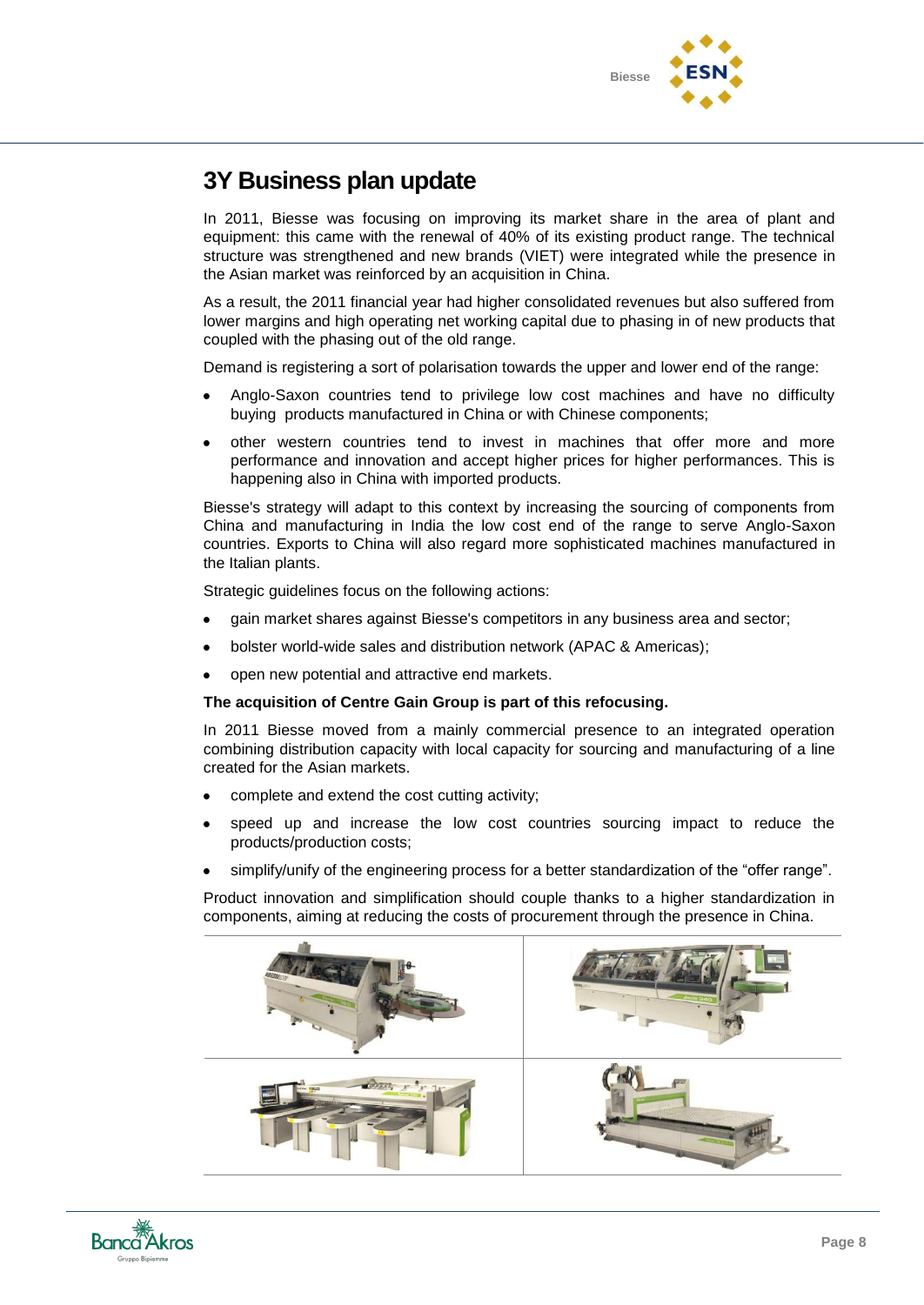

#### **Extending the production and distribution footprint**

Last September Biesse finalised a preliminary agreement to purchase the full control of Centre Gain Group based in Hong Kong for a total consideration of HKD 105m. One of the three partners controlling the company - Chris Kwong - will hold 30% interest in the operation through the holding company Biesse HK. Chris Kwong has been active for 25 years in the woodworking machinery sector in China and has been co-operating with Biesse since 1999.

|                  | 2011e    | 2012e    | 2013e    | 2014e     |
|------------------|----------|----------|----------|-----------|
| <b>Net Sales</b> | 20.7     | 25.0     | 32.5     | 42.2      |
| delta %          | $+16.0%$ | $+21.0%$ | $+30.0%$ | $+30.0\%$ |
| Value Added      | 5.0      | 6.5      | 9.3      | 12.8      |
| % of net sales   | 24.1%    | 26.2%    | 28.6%    | 30.4%     |
| EBITDA           | 1.5      | 2.2      | 4.6      | 7.8       |
| % of net sales   | 7.1%     | 8.7%     | 14.2%    | 18.6%     |
| <b>EBIT</b>      | 0.7      | 1.4      | 3.7      | 6.8       |
| % of net sales   | 3.2%     | 5.5%     | 11.4%    | 16.2%     |

#### **Net Sales & Margins expectations: Centregain/Korex & Biesse Trading Co. (China)**

*Source: Company presentation October 2011*

The Centre Gain Group has been active since 2004 in the production and marketing of woodworking machinery produced in a production facility located in the Dongguan city – Guangdong province – called Korex Macinery Ltd that operates a 44,000 sqm plant and employs around 360 staff. This new operation will be integrated with the commercial presence of the group and is expected to generate around 25m revenues in 2012.

In 2010 the target company reported EUR 17.8m turnover with an EBITDA of 1.5m (8.3% margin), its net debt amounted to EUR 4.8m. Implied multiple is around 0.8x EV/Sales and 9.6x EV/Ebitda not expensive considering industry potential profitability. The cash cost of the acquisition to be paid in 36 months is unlikely to create tension on Biesse's financial structure.

2010 consolidated sales of the Centre Gain Group amounted to approximately  $\epsilon$  12 million. Thanks to this deal, and the synergies expected from its existing branch in Shanghai, Biesse Group intends to strengthen its presence in a geographical area of significant importance both in terms of current and medium-term potential.

The development of the new operations in China brings an important potential in consideration of the ambitious development announced also by Homag. The German competitor boasts a more established presence and has announced this year the intention to double sales in China in the long term moving from EUR 60m in 2011e.

Integration will see direct distribution of Biesse's range and the local production of part of the offer for the local market. Note that China currently represents the world's leading market for wood processing machinery and, given that there is no technological overlap, the current industrial output of the acquired company will also broaden Biesse's range.

Benefits of the integration, according to the management, are in the fields of:

**technology:** enlargement of the whole product range "Made in China" due to the increasing utilization of Biesse's technology.

**manufacturing knowledge and management experience:** improve the quality of the products with Biesse's experience as a worldwide leader (manufacturer & distributor).

**distribution:** use of the high potential China Distribution Networks – Biesse & Wellex - to increase sales and profits concerning the entire product range, including turnkey factories and engineered systems.

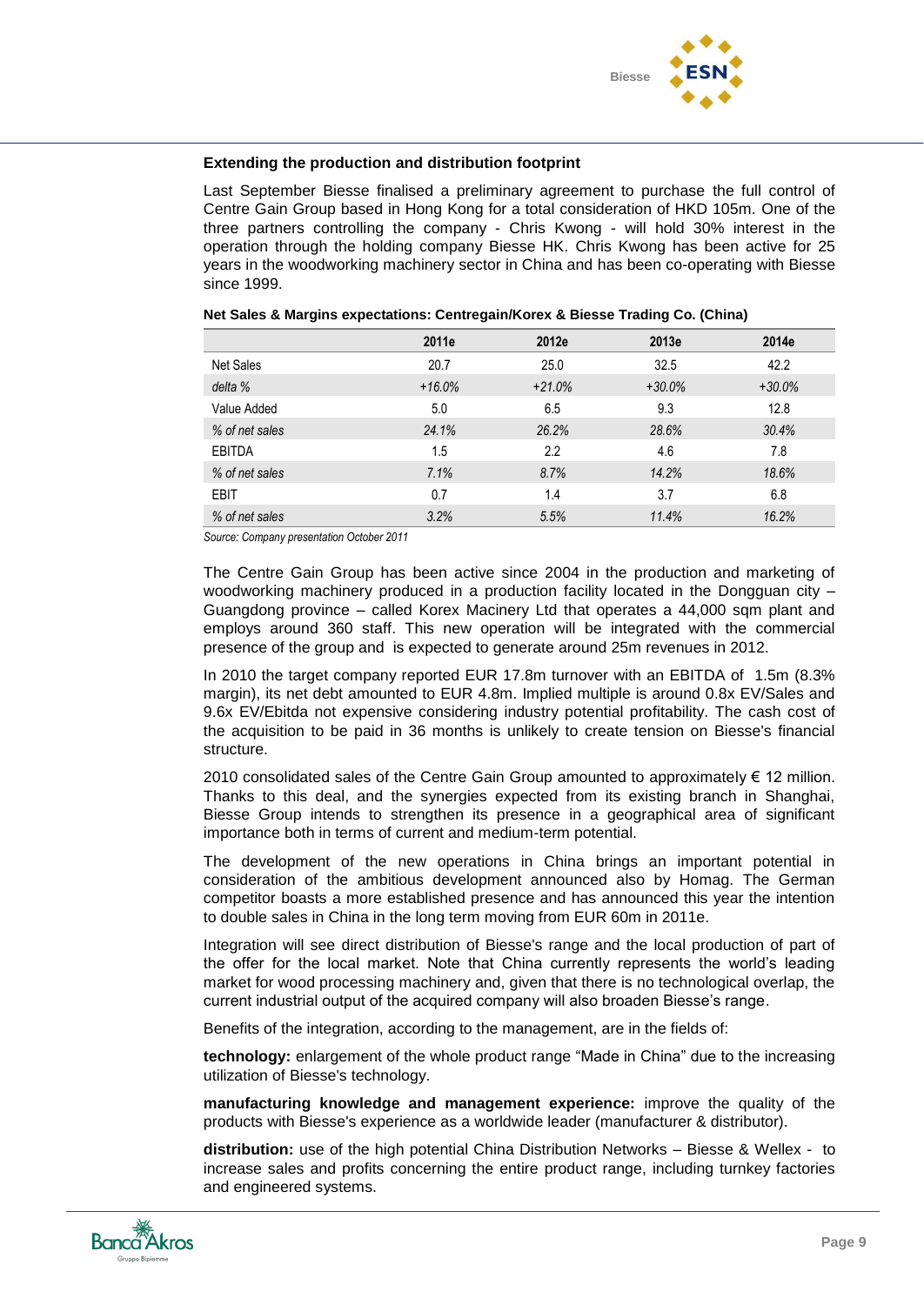

# <span id="page-9-0"></span>**New plan financials**

The updated highlights of the three year strategic plan are as follows:

- consolidated revenues CAGR 6.2%;
- improving added value to over 42% in 2014;
- strong recovery in operating profitability in 2012 and 2013 (2014 EBITDA margin  $>14\%$ ). Ebit at  $> 10\%$  in 2014:
- increased cash flow generation after investments (total free cash flow of EUR95-100 million in the three-year period – positive net financial position in 2014).

We have adjusted our estimates following the release of 2011 full year results that showed a very strong performance in Q4-11 both in terms of revenues and profitability.

While we feel quite comfortable with the business plan projection in terms of top line, our estimates continue to reflect a lower profitability to take into account: 1) and increasing importance of System (14% of total) and 2) some execution risk in the strategy that will see in India a second manufacturing center to serve Anglo-Saxon countries. Although we project high investments still in 2012, the net financial position is likely to turn into net cash at the very beginning of 2014 with net cash flow generation above previous plan.

|                                      | 2009     | 2010     | 2011     | 2012e    | 2013e    | 2014e    |
|--------------------------------------|----------|----------|----------|----------|----------|----------|
| <b>Sales</b>                         | 268.0    | 327.5    | 388.5    | 401.7    | 421.8    | 461.9    |
| Cost of Sales & Operating Costs      | $-256.5$ | $-322.0$ | $-369.7$ | $-370.4$ | $-373.3$ | $-398.2$ |
| Non Recurrent Expenses/Income        | $-1.2$   | 0.0      | 0.0      | 0.0      | 0.0      | 0.0      |
| <b>EBITDA</b>                        | $-8.4$   | 15.7     | 22.4     | 31.3     | 48.5     | 63.7     |
| EBITDA (adj.)*                       | $-7.2$   | 15.7     | 22.4     | 31.3     | 48.5     | 63.7     |
| margin                               | $-2.7%$  | 4.8%     | 5.8%     | 7.8%     | 11.5%    | 13.8%    |
| Depreciation                         | $-13.3$  | $-12.5$  | $-13.0$  | $-13.5$  | $-13.9$  | $-14.3$  |
| <b>EBITA</b>                         | $-21.8$  | 3.2      | 9.4      | 17.8     | 34.6     | 49.4     |
| EBITA (adj)*                         | $-20.5$  | 3.2      | 9.4      | 17.8     | 34.6     | 49.4     |
| <b>Amortisations and Write Downs</b> | $-11.2$  | $-3.1$   | $-2.0$   | $-2.0$   | $-2.2$   | $-3.0$   |
| <b>EBIT</b>                          | $-33.0$  | 0.1      | 7.4      | 15.8     | 32.4     | 46.4     |
| margin                               | $-12.3%$ | 0.0%     | 1.9%     | 3.9%     | 7.7%     | 10.0%    |
| <b>Pre-Tax Profit</b>                | $-36.3$  | $-2.5$   | 2.8      | 15.5     | 31.5     | 45.4     |
| Tax                                  | 9.1      | $-3.2$   | $-1.4$   | $-5.7$   | $-11.7$  | $-16.8$  |
| Tax rate                             | nm       | nm       | 49.5%    | 37.2%    | 37.1%    | 37.1%    |
| Net Profit (reported)                | $-27.2$  | $-5.7$   | 1.4      | 9.7      | 19.7     | 28.4     |
| Net Profit (adj.)                    | $-22.9$  | $-1.6$   | 3.2      | 9.7      | 19.8     | 28.5     |
|                                      |          |          |          |          |          |          |
| Net Fin. Debt (Cash)                 | 32.8     | 18.9     | 50.4     | 38.7     | 9.4      | $-23.8$  |

#### **BIESSE: Banca Akros new estimates (2009-2014e)**

*Source: Banca Akros Estimates* 

According to the company plan and to our estimates, the net debt of the Biesse group should have peaked in 2011 while important cash flow generation is going to be resumed starting from this year notwithstanding profitability margins, though improving, will remain well below pre-recession level. While in 2012 we come to the same gross operating margin of 7.8% expected by the Company, at the end of the plan horizon, 2014, we estimate Ebitda margin will hardly exceed 13.8% vs. management guidance of 14.6%.

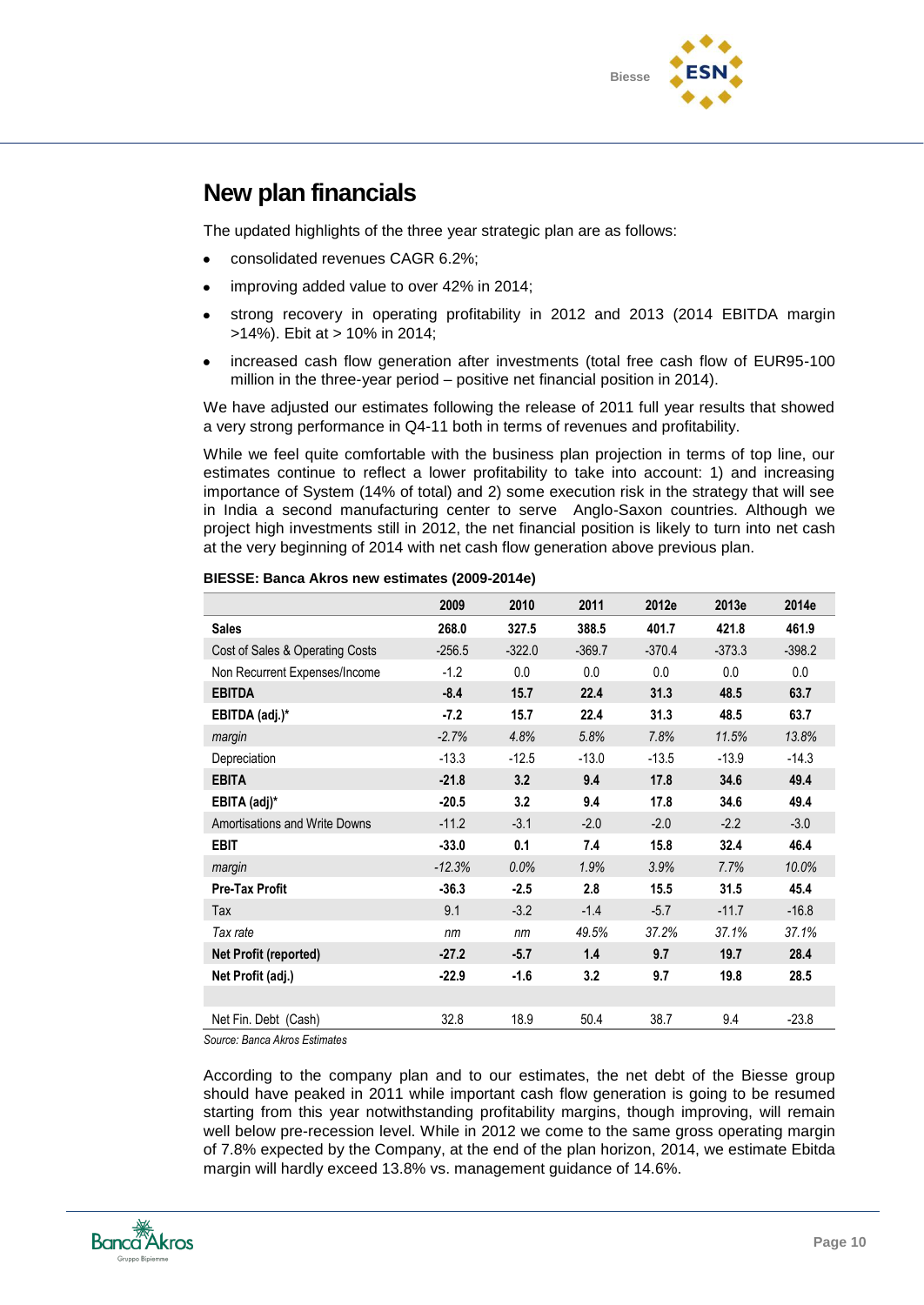

### <span id="page-10-0"></span>**Entering 2012 with a focus on cash flow generation**

Current fiscal year will not see a full recovery in operating profitability and even the level of investments (intended as a mix of Capex spending, acquisitions and capitalised R&D) will remain quite substantial at around EUR 20m.



### **BIESSE BUSINESS PLAN: Gross Op. Cash flow and Capex evolution**

Nevertheless in 2012 the improvement in operating profitability will be visible: we expect the Ebitda margin to move from 5.8% to 7.8%. However, this variable is not sufficient to turnaround the gross operating cash flow from a negative EUR -15.3m in 2011 to a positive cash flow generation of EUR 33m in 2012.

Net working capital is the key to the 2012 improvement considering that it absorbed around EUR 29m in 2011, o/w inventories accounted only for the consolidation of the Chinese operations, the rest being adsorbed by higher trade receivables.



*Source: Company Business Plan 2012-2012*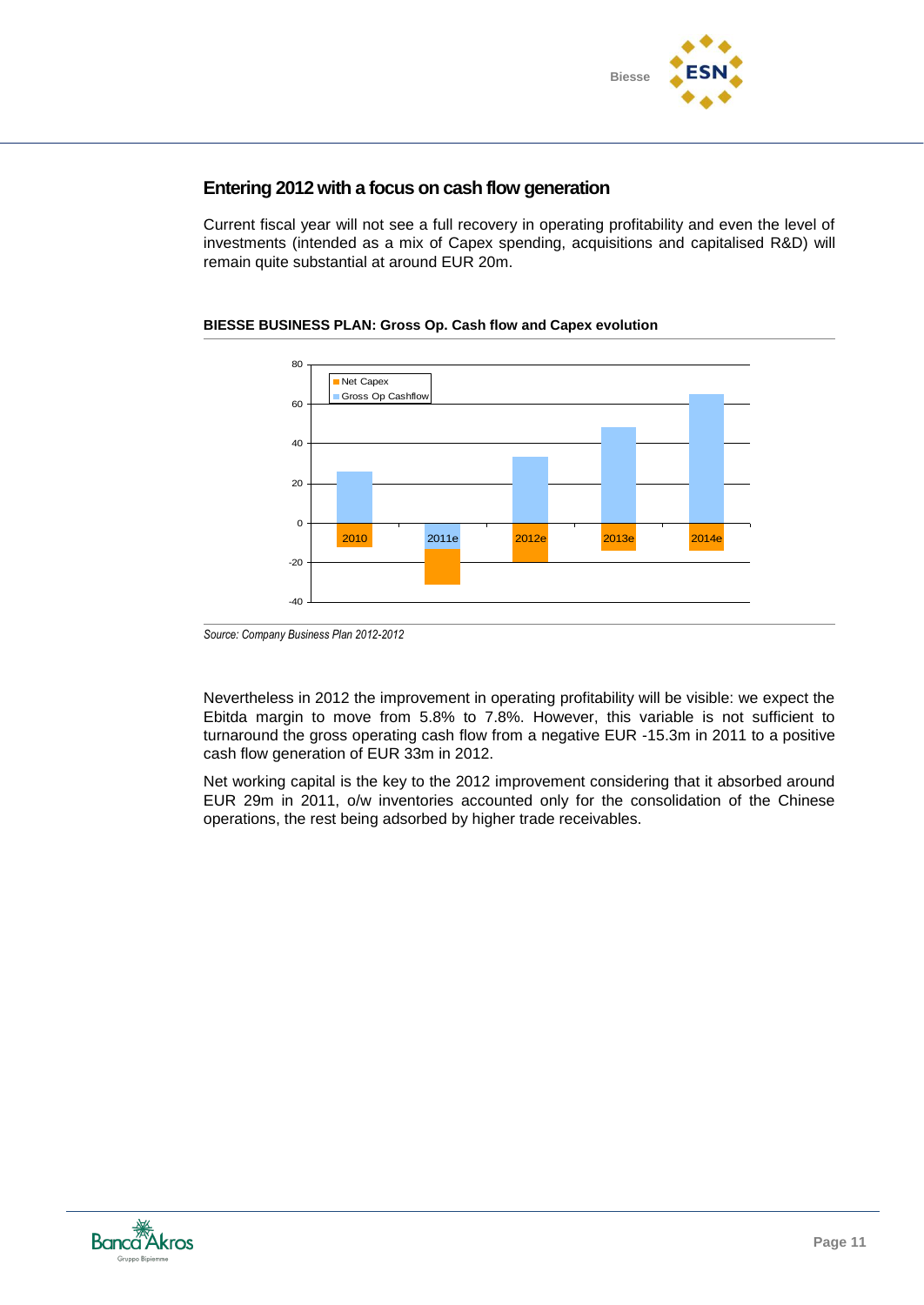

# <span id="page-11-0"></span>**Valuation**

Biesse shares are trading at the same level seen in Q1-2009 when the company was about to experience a 45% drop in turnover and to close the fiscal year in operating losses before depreciation (-3.4% Ebitda margin): fortunately, since 2009, revenues are up 50% and this year Ebitda margin is estimated to reach 7.8% of sales.





A comparison with Homag based on multiples, demonstrates that current stock market valuation is coherent with the different level of operating profitability seen in 2010 and in particular in 2011: Homag is more advance in recovering a pre-recession level of profitability compared to Biesse given that the Italian manufacturer has reinvested entirely the benefits deriving from operating leverage in the renewal of its product range.

In 2012 the two groups are expected to report a similar Ebitda margin (ca. 7.8%) while in 2013 Biesse will reach 11.5% vs. 8.5% of the German competitor. This, couple with deleveraging, should favour a re-rating of Biesse also in relative terms.

In other words, we believe that a recovery in operating profitability is crucial to a re-rating of the stock: this will take place with 2 year delay for Biesse which keeps a superior potential relative to Homag (pre-recession Ebitda margin was 11% vs Biesse's 17%).

|                                | <b>EV/Sales</b> |          |          | <b>EV/EBITDA</b> |      | <b>EV/EBIT</b> |          | P/E      |
|--------------------------------|-----------------|----------|----------|------------------|------|----------------|----------|----------|
|                                | 2012            | 2013     | 2012     | 2013             | 2012 | 2013           | 2012     | 2013     |
| Biesse S.p.A.                  | 0.31            | 0.22     | 3.9      | 2.0              | 7.8  | 2.9            | 9.3      | 4.6      |
| <b>GESCO AG</b>                | 0.60            | 0.55     | 4.8      | 4.4              | 6.8  | 6.2            | 9.3      | 9.3      |
| Gildemeister AG                | 0.39            | 0.37     | 4.3      | 3.9              | 5.5  | 5.0            | 10.9     | 9.7      |
| Homag Group AG                 | 0.37            | 0.33     | 4.5      | 3.7              | 9.0  | 6.6            | 13.0     | 9.1      |
| Industria Macchine Automatiche | 0.94            | 0.88     | 6.9      | 6.3              | 8.7  | 7.8            | 12.2     | 11.4     |
| KUKA AG                        | 0.36            | 0.34     | 4.8      | 4.3              | 6.2  | 5.7            | 12.4     | 11.3     |
| M.A.X. Automation AG           | 0.46            | 0.43     | 6.1      | 5.4              | 7.6  | 6.6            | 9.8      | 8.5      |
| Prima Industrie S.p.A.         | 0.64            | 0.58     | 6.9      | 5.7              | 10.1 | 7.9            | 10.3     | 7.8      |
| Schuler Ag Young Shares (01/10 | 0.51            | 0.48     | 5.5      | 5.1              | 7.1  | 6.4            | 9.8      | 8.4      |
| Peer median                    | 0.48            | 0.45     | 5.1      | 4.7              | 7.4  | 6.5            | 10.6     | 9.2      |
| Premium (discount)             | $-36.1%$        | $-51.2%$ | $-24.1%$ | $-57.9%$         | 6.1% | $-55.2%$       | $-12.5%$ | $-50.1%$ |

#### **BIESSE Peer multiples comparison**

*Source: Banca Akros, ESN estimates, Factset consensus* 

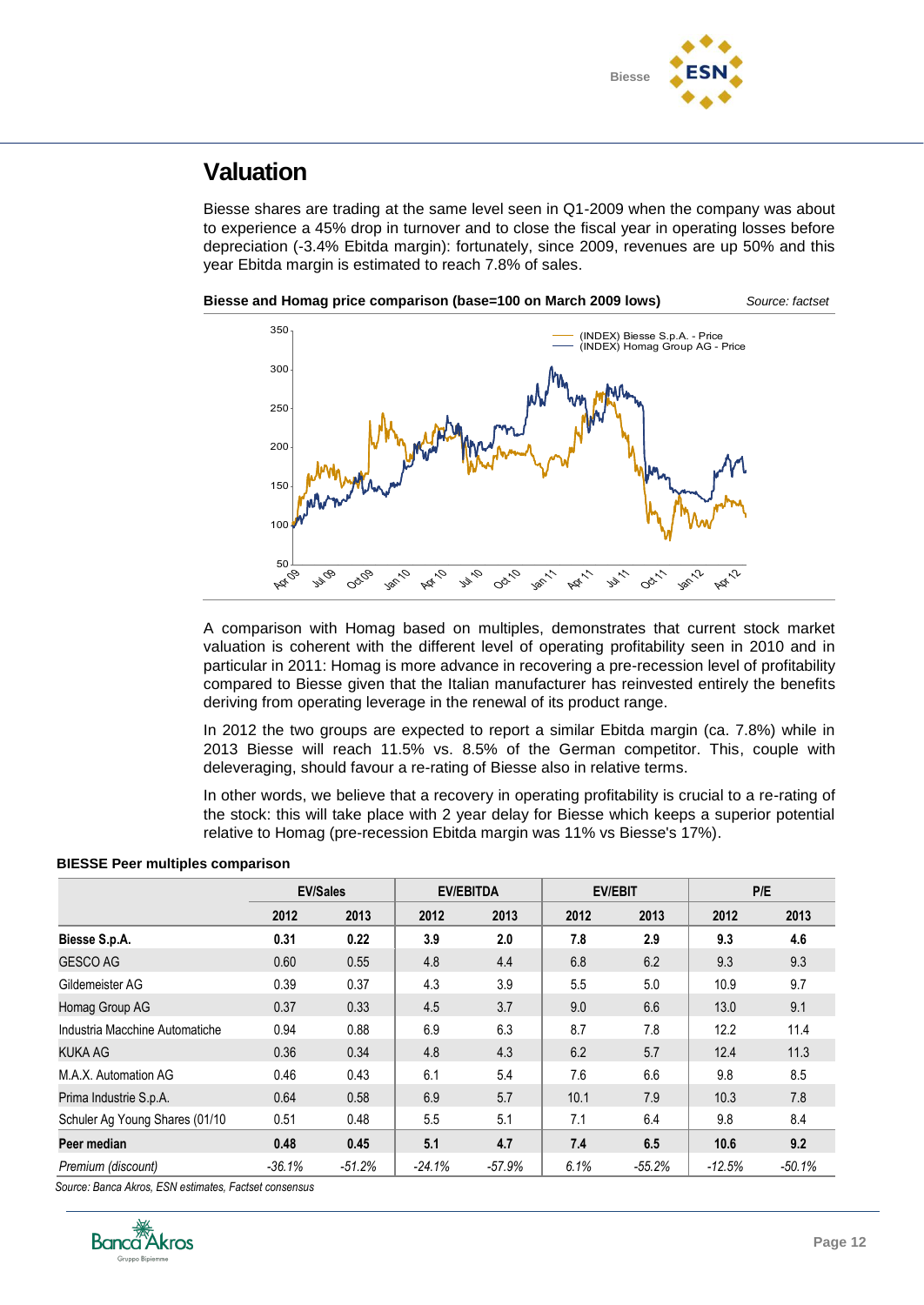

We have run a DCF model to value Biesse assuming a 6 years horizon to reflect an entire economic cycle. Terminal value is considering a perpetual growth of 1.5% and a level of operating profitability around the average of the estimated cycle (ca. 9.5%).

Wacc at 9.3% is assuming a 20% gearing and takes into account the modest liquidity of the stock through a beta of 1.5.

#### **BIESSE: DCF Model summary**

|                                               | 2011    | 2012e   | 2013e   | 2014e   | 2015e    | 2016e    | 2017e   |
|-----------------------------------------------|---------|---------|---------|---------|----------|----------|---------|
| <b>Net Sales</b>                              | 388.5   | 401.7   | 421.8   | 461.9   | 424.9    | 403.7    | 415.8   |
| % change                                      | 18.6%   | 3.4%    | 5.0%    | 9.5%    | $-8.0%$  | $-5.0%$  | 3.0%    |
| <b>EBITDA</b>                                 | 22.4    | 31.3    | 48.5    | 63.7    | 40.8     | 29.9     | 38.3    |
| % margin                                      | 5.8%    | 7.8%    | 11.5%   | 13.8%   | 9.6%     | 7.4%     | 9.2%    |
| % change                                      | 42.8%   | 39.8%   | 54.8%   | 31.4%   | $-36.0%$ | $-26.8%$ | 28.1%   |
| Depreciation & other provisions               | 15.0    | 15.5    | 16.1    | 17.3    | 15.9     | 15.1     | 15.6    |
| % sales                                       | 3.9%    | 3.9%    | 3.8%    | 3.7%    | 3.7%     | 3.7%     | 3.7%    |
| <b>EBIT</b>                                   | 7.4     | 15.8    | 32.4    | 46.4    | 24.9     | 14.8     | 22.7    |
| % margin                                      | 1.9%    | 3.9%    | 7.7%    | 10.1%   | 5.9%     | 3.7%     | 5.5%    |
| % change                                      | nm      | nm      | 104.7%  | 43.3%   | $-46.4%$ | $-40.7%$ | 53.7%   |
| <b>Taxes</b>                                  | $-2.7$  | $-5.9$  | $-12.0$ | $-17.2$ | $-9.2$   | $-5.5$   | -8.4    |
| Norm, tax rate                                | 37.0%   | 37.0%   | 37.0%   | 37.0%   | 37.0%    | 37.0%    | 37.0%   |
|                                               |         |         |         |         |          |          |         |
| <b>NOPLAT</b>                                 | 4.7     | 10.0    | 20.4    | 29.3    | 15.7     | 9.3      | 14.3    |
| Depreciation & other provisions               | 15.0    | 15.5    | 16.1    | 17.3    | 15.9     | 15.1     | 15.6    |
| % sales                                       | 3.9%    | 3.9%    | 3.8%    | 3.7%    | 3.7%     | 3.7%     | 3.7%    |
| <b>Gross Operating Cash Flow</b>              | 19.7    | 25.5    | 36.5    | 46.6    | 31.6     | 24.4     | 29.9    |
| Capex                                         | $-18.4$ | $-20.5$ | $-14.8$ | $-14.1$ | $-14.0$  | $-13.3$  | $-13.7$ |
| % sales                                       | 4.7%    | 5.1%    | 3.5%    | 3.1%    | 3.3%     | 3.3%     | 3.3%    |
| Change in Net Working Capital (-=incr;+=decr) | $-19.9$ | 8.6     | 9.4     | 2.3     | 6.0      | 3.4      | $-2.0$  |
| Cash Flow to be discounted                    | $-18.6$ | 13.6    | 31.2    | 34.8    | 23.6     | 14.5     | 14.2    |

<span id="page-12-0"></span>*Source: Banca Akros, ESN estimates* 

### **Conclusions**

Biesse shares are trading at the same level seen in Q1-2009 when the company was about to experience a 45% drop in turnover and to close the fiscal year in operating losses before depreciation (-3.4% Ebitda margin): fortunately, since 2009, revenues are up 50% and this year Ebitda margin is estimated to reach 7.8% of sales.

We believe that a recovery in operating profitability is crucial to a re-rating of the stock: this will take place with 2 year delay for Biesse which keeps a superior potential also relative to Homag that has a limited improvement margin.

**We set our fair value at EUR 7.1/sh based on DCF projections (WACC of 9.3% and a perpetual growth rate (g) of 1.5%) while our target price is lowered to EUR 5.2/sh implying a 0.45x sales 2012e based on industry multiples.** 

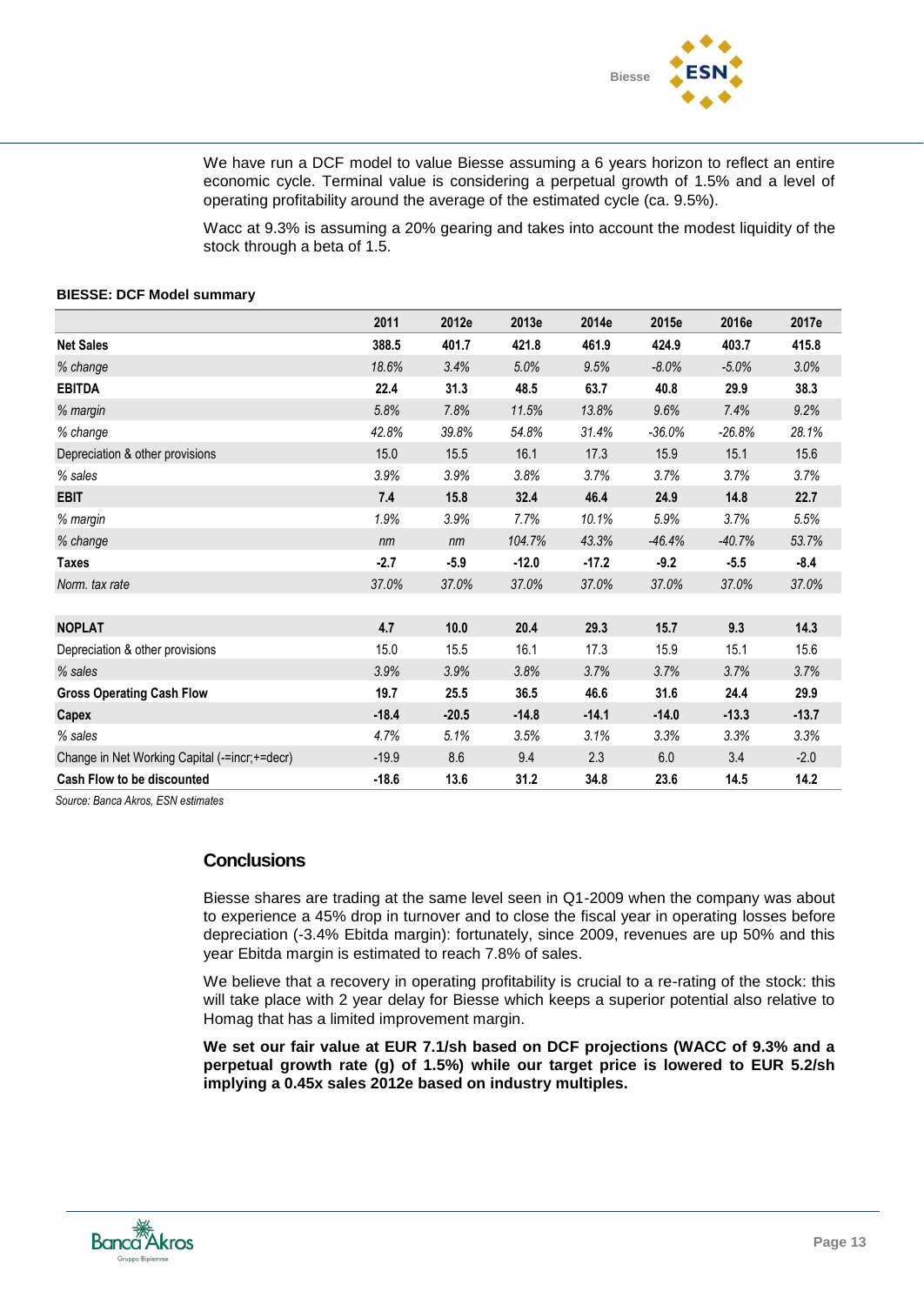

### Biesse: Summary tables

| <b>PROFIT &amp; LOSS (EURm)</b>                   | 12/2009            | 12/2010          | 12/2011           | 12/2012e        | 12/2013e        | 12/2014e       |
|---------------------------------------------------|--------------------|------------------|-------------------|-----------------|-----------------|----------------|
| <b>Sales</b>                                      | 268                | 328              | 389               | 402             | 422             | 462            |
| Cost of Sales & Operating Costs                   | $-257$             | $-322$           | $-370$            | $-370$          | $-373$          | $-398$         |
| Non Recurrent Expenses/Income                     | $-1.2$             | 0.0              | 0.0               | 0.0             | 0.0             | 0.0            |
| <b>EBITDA</b>                                     | $-8.4$             | 15.7             | 22.4              | 31.3            | 48.5            | 63.7           |
| EBITDA (adj.)*                                    | $-7.2$             | 15.7             | 22.4              | 31.3            | 48.5            | 63.7           |
| Depreciation                                      | $-13.3$            | $-12.5$          | $-13.0$           | $-13.5$         | $-13.9$         | $-14.3$        |
| <b>EBITA</b>                                      | $-21.8$            | 3.2              | 9.4               | 17.8            | 34.6            | 49.4           |
| EBITA (adj)*                                      | $-20.5$            | 3.2              | 9.4               | 17.8            | 34.6            | 49.4           |
| <b>Amortisations and Write Downs</b>              | $-11.2$            | $-3.1$           | $-2.0$            | $-2.0$          | $-2.2$          | $-3.0$         |
| <b>EBIT</b><br>EBIT (adj.)*                       | $-33.0$<br>$-31.8$ | 0.1<br>0.1       | 7.4<br>7.4        | 15.8<br>15.8    | 32.4<br>32.4    | 46.4<br>46.4   |
| Net Financial Interest                            | $-3.2$             | $-2.2$           | $-3.3$            | $-0.4$          | $-1.0$          | $-1.1$         |
| <b>Other Financials</b>                           | $-0.1$             | $-0.5$           | 0.0               | 0.0             | 0.0             | 0.0            |
| Associates                                        | 0.0                | 0.0              | 0.0               | 0.0             | 0.0             | 0.0            |
| Other Non Recurrent Items                         | 0.0                | 0.0              | $-1.3$            | 0.0             | 0.0             | 0.0            |
| Earnings Before Tax (EBT)                         | $-36.3$            | -2.5             | 2.8               | 15.5            | 31.5            | 45.4           |
| Tax                                               | 9.1                | $-3.2$           | $-1.4$            | $-5.7$          | $-11.7$         | $-16.8$        |
| Tax rate                                          | 25.1%              | nm               | 49.5%             | 37.2%           | 37.1%           | 37.1%          |
| <b>Discontinued Operations</b>                    | 0.0                | 0.0              | 0.0               | 0.0             | 0.0             | 0.0            |
| <b>Minorities</b>                                 | 0                  | 0                | $\mathbf 0$       | 0               | 0               | 0              |
| <b>Net Profit (reported)</b>                      | $-27$              | -6               | 1                 | 10              | 20              | 28             |
| Net Profit (adj.)                                 | $-22.9$            | $-1.6$           | 3.2               | 9.7             | 19.8            | 28.5           |
| <b>CASH FLOW (EURm)</b>                           | 12/2009            | 12/2010          | 12/2011           | 12/2012e        | 12/2013e        | 12/2014e       |
| Cash Flow from Operations before change in NWC    | $-2.7$             | 9.9              | 17.4              | 25.2            | 35.9            | 45.8           |
| Change in Net Working Capital                     | 28.3               | 14.7             | $-19.9$           | 8.6             | 9.4             | 2.3            |
| <b>Cash Flow from Operations</b>                  | 25.6               | 24.5             | $-2.5$            | 33.8            | 45.3            | 48.1           |
| Capex                                             | $-7.9$             | $-12.1$          | $-18.4$           | $-20.5$         | $-14.8$         | $-14.1$        |
| Net Financial Investments                         | 0.0                | 0.0              | 0.0               | 0.0             | 0.0             | 0.0            |
| <b>Free Cash Flow</b>                             | 17.7               | 12.4             | -20.9             | 13.3            | 30.5            | 34.0           |
| <b>Dividends</b>                                  | 0.0                | 0.0              | 0.0               | 0.0             | 0.0             | 0.0            |
| Other (incl. Capital Increase & share buy backs)  | $-24$              | 1                | -11               | -2              | -1              | -1             |
| <b>Change in Net Debt</b>                         | -6                 | 14               | $-31$             | 12              | 29              | 33             |
| <b>NOPLAT</b>                                     | $-20.0$            | 0.1              | 4.7               | 10.0            | 20.4            | 29.3           |
| <b>BALANCE SHEET &amp; OTHER ITEMS (EURm)</b>     | 12/2009            | 12/2010          | 12/2011           | 12/2012e        | 12/2013e        | 12/2014e       |
| Net Tangible Assets                               | 57.4               | 55.8             | 63.7              | 70.6            | 71.5            | 71.3           |
| Net Intangible Assets (incl.Goodwill)             | 41.1               | 44.3             | 48.0              | 48.0            | 48.0            | 48.0           |
| Net Financial Assets & Other                      | 18.8               | 16.6             | 16.6              | 16.6            | 16.6            | 16.6           |
| <b>Total Fixed Assets</b><br>Inventories          | 117                | 117              | 128               | 135             | 136             | 136            |
|                                                   |                    |                  |                   |                 |                 |                |
|                                                   | 65.7               | 81.3             | 89.9              | 88.4            | 80.1            | 80.8           |
| Trade receivables                                 | 74.9               | 90.4             | 111               | 106             | 113             | 121            |
| Other current assets                              | 10.8               | 0.0              | 0.0               | 0.0             | 0.0             | 0.0            |
| Cash (-)                                          | $-31.1$            | $-25.8$          | $-23.3$           | $-26.1$         | $-34.5$         | $-49.1$        |
| <b>Total Current Assets</b>                       | 182.5              | 197.5            | 223.9             | 220.9           | 228.1           | 250.9          |
| <b>Total Assets</b>                               | 299.8              | 314.3            | 352.2             | 356.1           | 364.2           | 386.8          |
| <b>Shareholders Equity</b>                        | 126.3              | 122.4            | 120.0<br>0.7      | 129.7<br>0.7    | 149.5<br>0.8    | 178.0          |
| Minority<br><b>Total Equity</b>                   | 0.5<br>126.8       | 0.2<br>122.6     |                   | 130.4           | 150.3           | 1.0            |
| Long term interest bearing debt                   | 45.3               | 44.7             | 120.7<br>27.8     | 24.4            | 16.5            | 179.0<br>9.5   |
| Provisions                                        | 11.9               | 10.9             | 10.5              | 10.6            | 11.0            | 12.0           |
| Other long term liabilities                       | 3.4                | 7.2              | 9.4               | 9.7             | 10.2            | 11.1           |
| <b>Total Long Term Liabilities</b>                | 60.6               | 62.8             | 47.7              | 44.7            | 37.7            | 32.7           |
| Short term interest bearing debt                  | 18.6               | 0.0              | 45.9              | 40.3            | 27.3            | 15.7           |
| Trade payables                                    | 61.0               | 111.1            | 113.1             | 114.5           | 121.9           | 131.6          |
| Other current liabilities                         | 32.9               | 17.8             | 24.8              | 26.2            | 26.9            | 27.7           |
| <b>Total Current Liabilities</b>                  | 112.5              | 128.9            | 183.8             | 181.0           | 176.2           | 175.1          |
| <b>Total Liabilities and Shareholders' Equity</b> | 299.9              | 314.3            | 352.2             | 356.1           | 364.2           | 386.8          |
| <b>Net Capital Employed</b>                       | 174.8              | 159.6            | 191.0             | 189.4           | 180.9           | 178.4          |
| <b>Net Working Capital</b>                        | 79.6               | 60.6             | 87.5              | 80.3            | 71.7            | 70.2           |
| <b>GROWTH &amp; MARGINS</b>                       | 12/2009            | 12/2010          | 12/2011           | 12/2012e        | 12/2013e        | 12/2014e       |
| Sales growth                                      | -41.0%             | 22.2%            | 18.6%             | 3.4%            | 5.0%            | 9.5%           |
| EBITDA (adj.)* growth                             | -chg               | $+chg$           | 42.8%             | 39.8%           | 54.8%           | 31.4%          |
| EBITA (adj.)* growth<br>EBIT (adj)*growth         | -chg<br>-chg       | $+chg$<br>$+chg$ | 190.2%<br>6964.8% | 89.4%<br>113.5% | 94.0%<br>104.7% | 42.9%<br>43.3% |

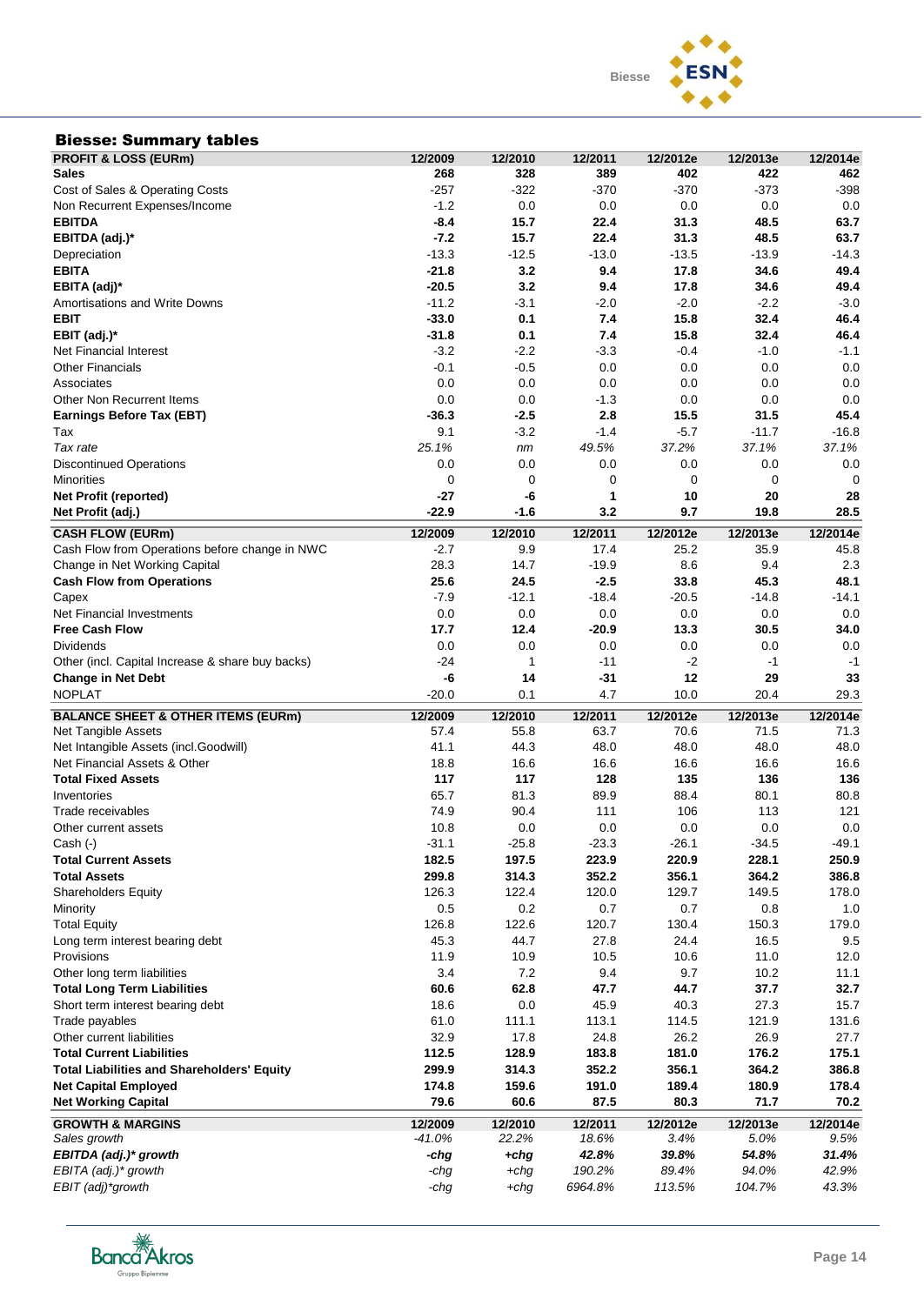

| <b>Biesse: Summary tables</b>               |                 |                 |                 |                  |                  |                  |
|---------------------------------------------|-----------------|-----------------|-----------------|------------------|------------------|------------------|
| <b>GROWTH &amp; MARGINS</b>                 | 12/2009         | 12/2010         | 12/2011         | 12/2012e         | 12/2013e         | 12/2014e         |
| Net Profit growth                           | $-chq$          | $+chg$          | $+chg$          | 202.5%           | 103.3%           | 44.1%            |
| EPS adj. growth                             | -chg            | $+chq$          | $+chg$          | 202.5%           | 103.3%           | 44.1%            |
| DPS adj. growth                             |                 |                 |                 |                  |                  |                  |
| EBITDA (adj)* margin                        | nm              | 4.8%            | 5.8%            | 7.8%             | 11.5%            | 13.8%            |
| EBITA (adj)* margin                         | $-7.7%$         | 1.0%            | 2.4%            | 4.4%             | 8.2%             | 10.7%            |
| EBIT (adj)* margin                          | nm              | 0.0%            | 1.9%            | 3.9%             | 7.7%             | 10.1%            |
| <b>RATIOS</b>                               | 12/2009         | 12/2010         | 12/2011         | 12/2012e         | 12/2013e         | 12/2014e         |
| Net Debt/Equity                             | 0.3             | 0.2             | 0.4             | 0.3              | 0.1              | $-0.1$           |
| Net Debt/EBITDA                             | $-3.9$          | 1.2             | 2.2             | 1.2              | 0.2              | $-0.4$           |
| Interest cover (EBITDA/Fin.interest)        | nm              | 7.3             | 6.9             | 82.5             | 51.0             | 59.1             |
| Capex/D&A                                   | 32.2%           | 77.6%           | 122.5%          | 132.2%           | 91.7%            | 81.4%            |
| Capex/Sales                                 | 2.9%            | 3.7%            | 4.7%            | 5.1%             | 3.5%             | 3.1%             |
| NWC/Sales                                   | 29.7%           | 18.5%           | 22.5%           | 20.0%            | 17.0%            | 15.2%            |
| ROE (average)                               | $-16.4%$        | $-1.3%$         | 2.7%            | 7.8%             | 14.2%            | 17.4%            |
| ROCE (adj.)                                 | $-11.2%$        | 0.0%            | 2.3%            | 5.0%             | 10.7%            | 15.4%            |
| <b>WACC</b>                                 | 9.3%            | 9.3%            | 9.3%            | 9.3%             | 9.3%             | 9.3%             |
| ROCE (adj.)/WACC                            | $-1.2$          | 0.0             | 0.3             | 0.5              | 1.2              | 1.7              |
|                                             |                 |                 |                 |                  |                  |                  |
| <b>PER SHARE DATA (EUR)***</b>              | 12/2009         | 12/2010         | 12/2011         | 12/2012e         | 12/2013e         | 12/2014e         |
| Average diluted number of shares            | 27.4            | 27.4            | 27.4            | 27.4             | 27.4             | 27.4             |
| EPS (reported)                              | $-0.99$         | $-0.21$         | 0.05            | 0.35             | 0.72             | 1.04             |
| EPS (adj.)                                  | $-0.84$         | $-0.06$         | 0.12            | 0.36             | 0.72             | 1.04             |
| <b>BVPS</b>                                 | 4.61            | 4.47            | 4.38            | 4.74             | 5.46             | 6.50             |
| <b>DPS</b>                                  | 0.00            | 0.00            | 0.00            | 0.00             | 0.00             | 0.00             |
|                                             |                 |                 |                 |                  |                  |                  |
| <b>VALUATION</b>                            | 12/2009         | 12/2010         | 12/2011         | 12/2012e         | 12/2013e         | 12/2014e         |
| EV/Sales                                    | 0.7             | 0.5             | 0.3             | 0.3              | 0.2              | 0.1              |
| EV/EBITDA                                   | nm              | 10.8            | 5.9             | 3.8              | 1.9              | 0.9              |
| EV/EBITDA (adj.)*                           | nm              | 10.8            | 5.9             | 3.8              | 1.9              | 0.9              |
| EV/EBITA                                    | -8.1            | 52.2            | 14.1            | 6.7              | 2.6              | $1.2$            |
| EV/EBITA (adj.)*                            | $-8.5$          | 52.2            | 14.1            | 6.7              | 2.6              | $1.2$            |
| EV/EBIT                                     | nm              | nm              | 17.9            | 7.5              | 2.8              | 1.2              |
| EV/EBIT (adj.)*                             | nm              | nm              | 17.9            | 7.5              | 2.8              | $1.2$            |
| P/E (adj.)                                  | nm              | nm              | 24.3            | 8.9              | 4.4              | 3.0              |
| P/BV                                        | 1.2             | 1.2             | 0.7             | 0.7              | 0.6              | 0.5              |
| <b>Total Yield Ratio</b>                    | 0.0%            | 0.0%            | 0.0%            | 0.0%             | 0.0%             |                  |
| EV/CE                                       | 1.0             | 1.1             | 0.7             | 0.6              | 0.5              | 0.3              |
| OpFCF yield                                 | 12.2%           | 8.3%            | $-26.7%$        | 15.4%            | 35.4%            | 39.5%            |
| OpFCF/EV                                    | 10.1%           | 7.3%            | $-15.8%$        | 11.2%            | 33.9%            | 58.8%            |
| Payout ratio                                | 0.0%            | 0.0%            | 0.0%            | 0.0%             | 0.0%             | 0.0%             |
| Dividend yield (gross)                      | 0.0%            | 0.0%            | 0.0%            | 0.0%             | 0.0%             | 0.0%             |
|                                             |                 |                 |                 |                  |                  |                  |
| EV AND MKT CAP (EURm)<br>Price** (EUR)      | 12/2009<br>5.33 | 12/2010<br>5.44 | 12/2011<br>2.86 | 12/2012e<br>3.15 | 12/2013e<br>3.15 | 12/2014e<br>3.15 |
| Outstanding number of shares for main stock | 27.4            | 27.4            | 27.4            | 27.4             | 27.4             |                  |
| <b>Total Market Cap</b>                     | 146             | 149             | 78              | 86               | 86               | 27.4<br>86       |
| <b>Net Debt</b>                             | 33              | 19              | 50              | 39               | 9                | $-24$            |
| o/w Cash & Marketable Securities (-)        | $-31$           | $-26$           | $-23$           | $-26$            | $-34$            | -49              |
| $o/w$ Gross Debt $(+)$                      | 64              | 45              | 74              | 65               | 44               | 25               |
| <b>Other EV components</b>                  | -3              | 2               | 4               | -6               | -6               | $-5$             |

**Source: Company, Banca Akros estimates.** 

#### *Notes*

*\* Where EBITDA (adj.) or EBITA (adj)= EBITDA (or EBITA) -/+ Non Recurrent Expenses/Income and where EBIT (adj)= EBIT-/+ Non Recurrent Expenses/Income - PPA amortisation \*\*Price (in local currency): Fiscal year end price for Historical Years and Current Price for current and forecasted years*

Sector: Industrial Engineering/Industrial Machinery

Company Description: Biesse offers a complete range of products with modular solutions, from the design of automatic machines and work centres to turnkey plants. The group currently operates three divisions: 1) Wood: machines for the furniture and the door and window frames industry£pv£ 2) Glass and Marble (G&M): machines for the glasswork and the furniture industry£pv£ 3) HSD: production of electrical and mechanical components for numerically controlled machines. The company went public in 2001 (the IPO price was EUR 9.0) after it acquired Schelling of Austria (design and development of automation systems) that causes Biesse's losses between 2001 and 2003. In Dec-2003, Biesse finally succeeded in selling Schelling and started to severely restructure its domestic and international operations. At the end of 2004, Biesse finally started turning a profit again and entered a positive period of steady growth in volumes and profitability.

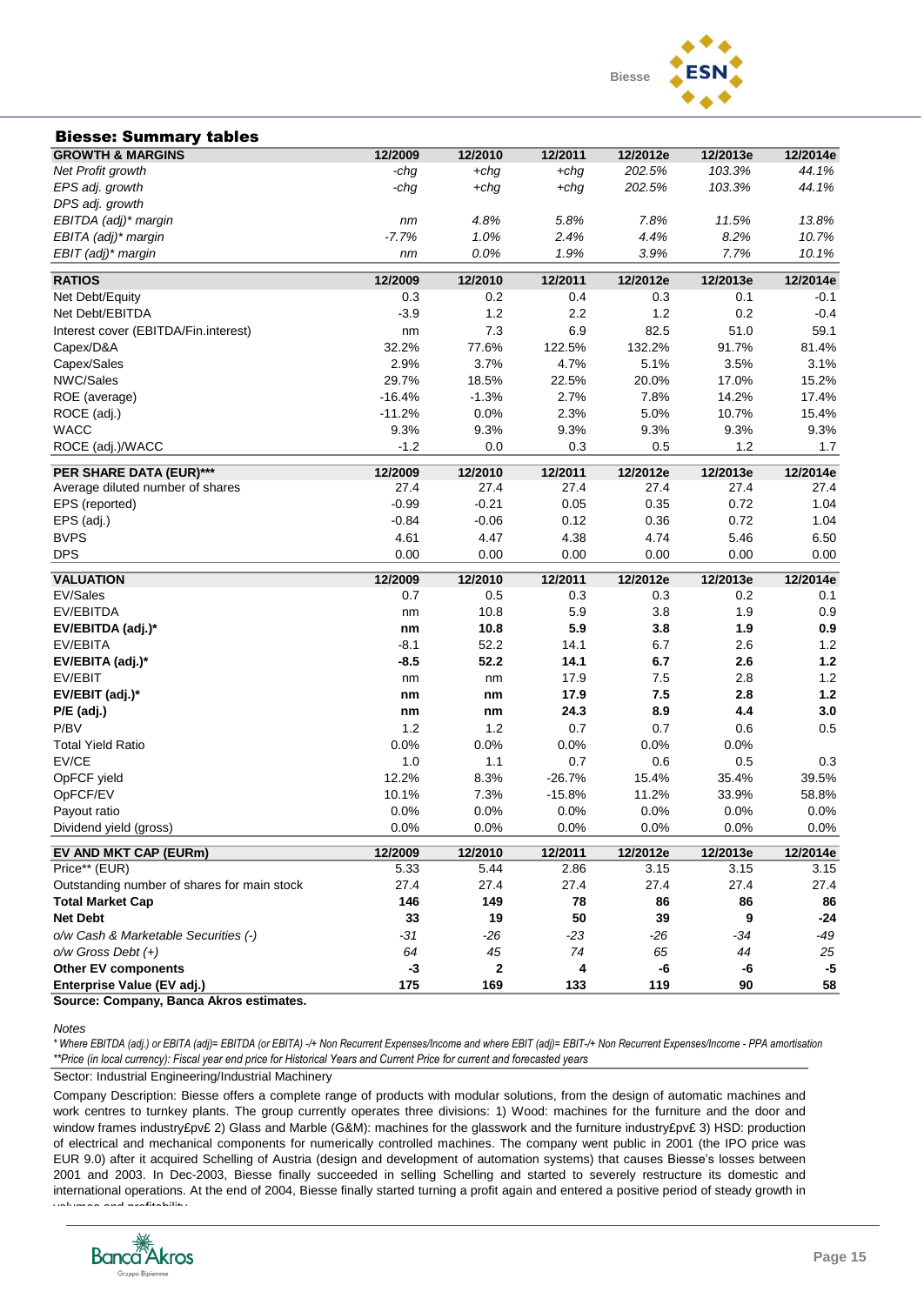<span id="page-15-0"></span>

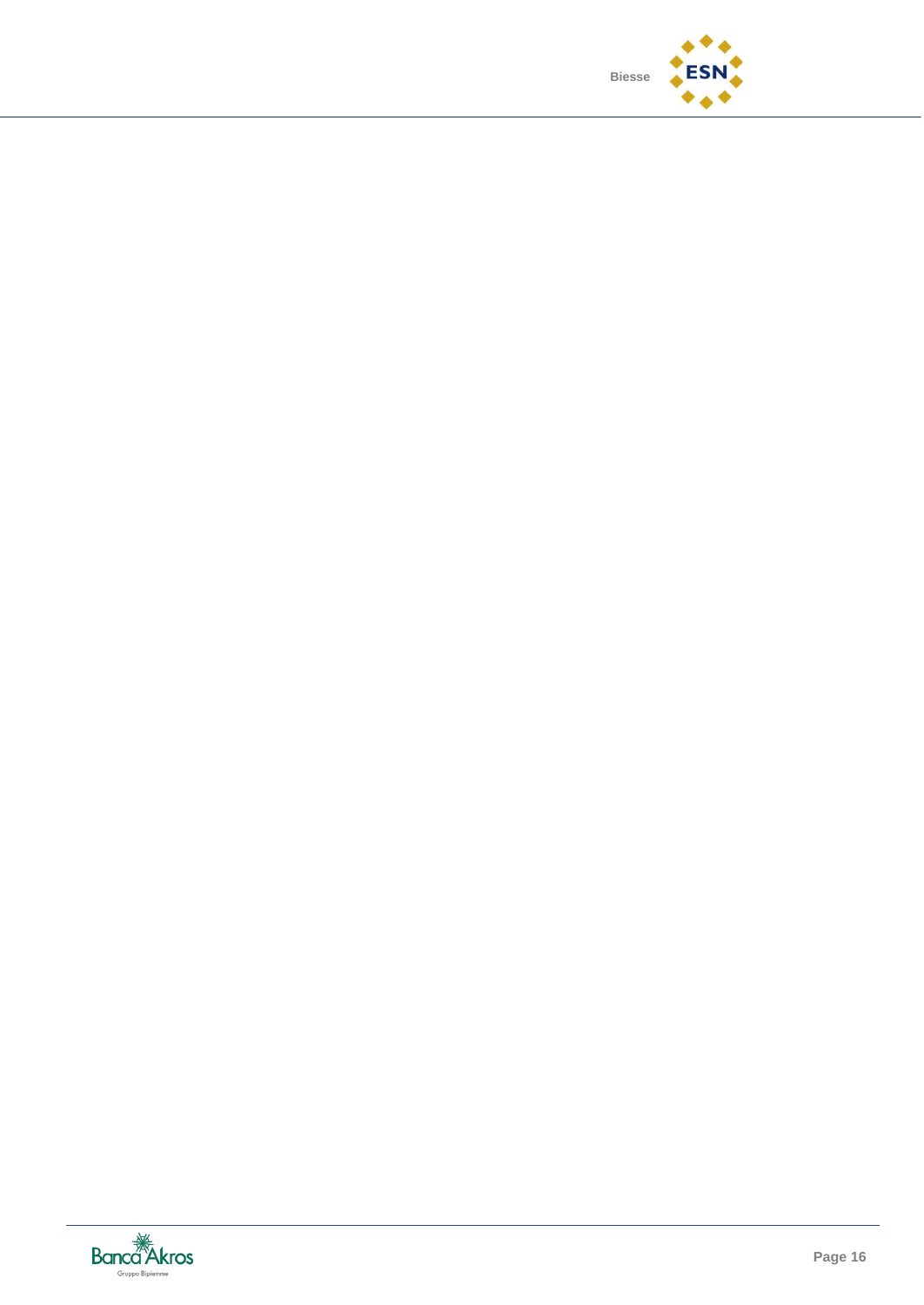

# **ESN Recommendation System**

The ESN Recommendation System is **Absolute**. It means that each stock is rated on the basis of a **total return**, measured by the upside potential (including dividends and capital reimbursement) over a **12 month time horizon**.

The ESN spectrum of recommendations (or ratings) for each stock comprises 5 categories: **Buy, Accumulate (or Add), Hold, Reduce and Sell (in short: B, A, H, R, S)**.

Furthermore, in specific cases and for a limited period of time, the analysts are allowed to rate the stocks as **Rating Suspended (RS)** or **Not Rated (NR)**, as explained below.

#### **Meaning of each recommendation or rating:**

- **Buy**: the stock is expected to generate total return of **over 20%** during the next 12 months time horizon
- **Accumulate:** the stock is expected to generate total return of **10% to 20%** during the next 12 months time horizon
- **Hold**: the stock is expected to generate total return of **0% to 10%** during the next 12 months time horizon.
- **Reduce**: the stock is expected to generate total return of **0% to -10%** during the next 12 months time horizon
- $\bullet$ **Sell**: the stock is expected to generate total return **under -10%** during the next 12 months time horizon
- **Rating Suspended**: the rating is suspended due to a capital operation (takeover bid, SPO, …) where the issuer of the document (a partner of ESN) or a related party of the issuer is or could be involved or to a change of analyst covering the stock
- **Not Rated**: there is no rating for a company being floated (IPO) by the issuer of the document (a partner of ESN) or a related party of the issuer

#### **Banca Akros Ratings Breakdown**



#### **History of ESN Recommendation System**

**Since 18 October 2004**, the Members of ESN are using an Absolute Recommendation System (before was a Relative Rec. System) to rate any single stock under coverage.

**Since 4 August 2008**, the ESN Rec. System has been amended as follow.

- Time horizon changed to 12 months (it was 6 months)
- Recommendations Total Return Range changed as below:

#### **TODAY**

| <b>SELL</b>   |        | <b>REDUCE</b> |       | <b>HOLD</b> |    | <b>ACCUMULATE</b> |     | <b>BUY</b> |  |
|---------------|--------|---------------|-------|-------------|----|-------------------|-----|------------|--|
|               | $-10%$ |               |       | $O\%$       |    | 10%               |     | 20%        |  |
| <b>BEFORE</b> |        |               |       |             |    |                   |     |            |  |
| <b>SELL</b>   |        | <b>REDUCE</b> |       | <b>HOLD</b> |    | <b>ACCUMULATE</b> |     | <b>BUY</b> |  |
| $-15%$        |        |               | $O\%$ |             | 5% |                   | 15% |            |  |

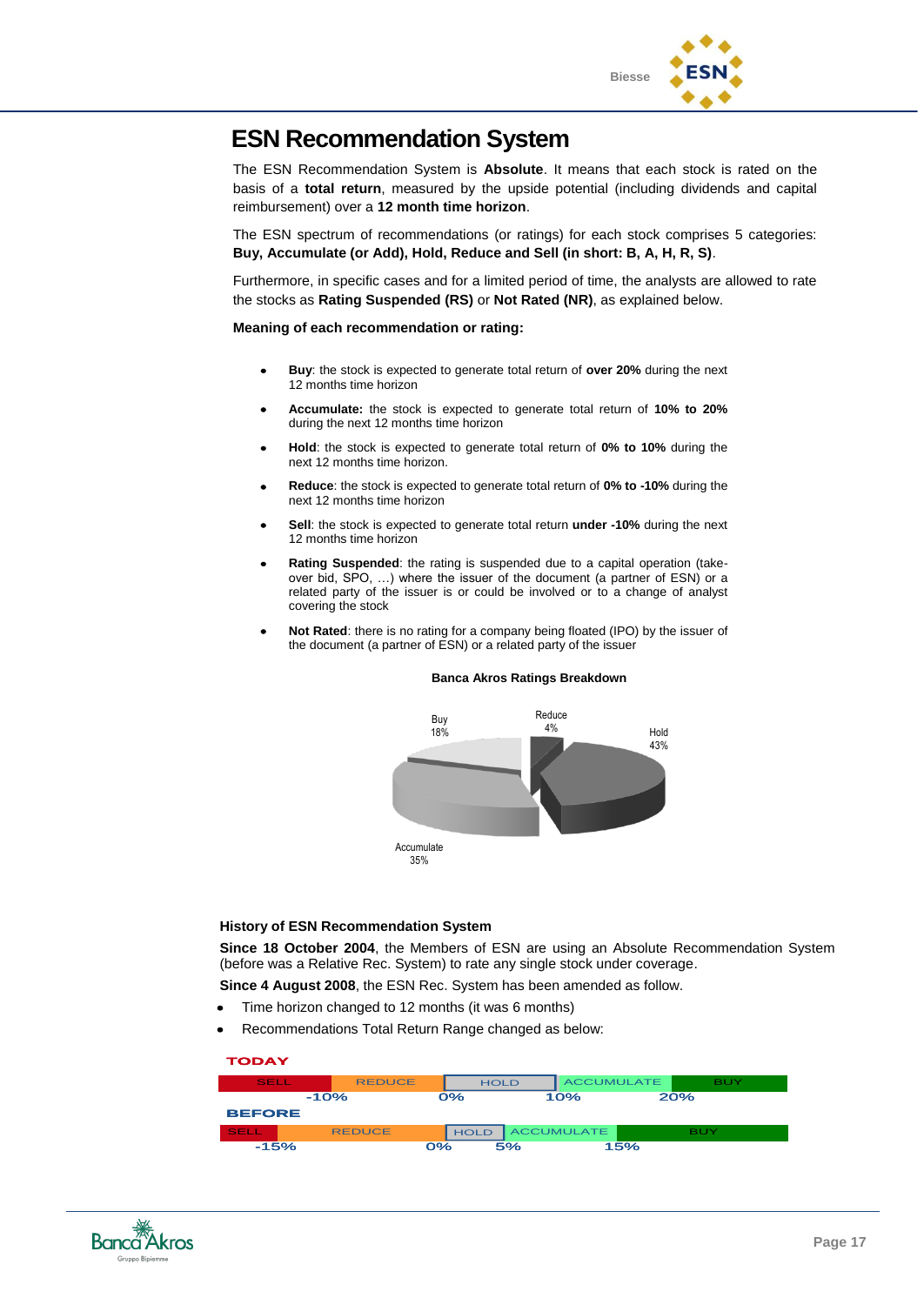

Il presente documento è stato redatto da Francesco Previtera che svolge funzioni di analista presso Banca Akros SpA ("Banca Akros"), soggetto responsabile della produzione del documento stesso.

Banca Akros è una banca autorizzata anche alla prestazione di servizi di investimento appartenente al Gruppo Bipiemme Banca Popolare di Milano (il "Gruppo"), ed è soggetta all'attività di direzione e coordinamento di Banca Popolare di Milano (la "Capogruppo"). La banca è iscritta all'albo delle Banche al n. 5328 ed è soggetta alla regolamentazione e alla vigilanza di Banca d'Italia e Consob. La banca ha prodotto il presente documento solo per i propri clienti professionali ai sensi della Direttiva 2004/39/CE e dell'Allegato 3 del Regolamento Intermediari Consob. **Esso è distribuito dal giorno 11 aprile 2012.**

Banca Akros, ai sensi degli artt. 69 quater e quinquies del Regolamento Consob in materia di Emittenti ("comunicazione al pubblico di interessi e di conflitti di interessi"), dichiara di avere un proprio specifico interesse riguardo all'emittente, agli strumenti finanziari e alle operazioni oggetto del documento, in quanto **specialista del titolo Biesse, quotato sul segmento Star.** 

L'analista Francesco Previtera, che ha redatto il presente documento, ha maturato una significativa esperienza presso Banca Akros e altri intermediari. L'analista e i suoi familiari non detengono Strumenti Finanziari emessi dall'Emittente, né svolgono ruoli di amministrazione, direzione o consulenza per l'Emittente, né gli analisti ricevono bonus, stipendi o altre forme di retribuzione correlate, direttamente o indirettamente, al successo di operazioni di investment banking.

Banca Akros, nell'ultimo anno, ha pubblicato sulla società oggetto di analisi tre studi in data 15 dicembre 2011, 13 febbraio e 16 marzo 2012.

La Banca rende disponibili ulteriori informazioni, ai sensi delle disposizioni Consob di attuazione dell'art. 114, comma 8 del D.Lgs 58/98 (TUF) ed in particolare ai sensi dell'art. 69 quinquies, comma 2, del Regolamento Emittenti, presso il proprio sito internet (si veda http://bancaakros.webank.it/pdf/3-MktAbuse-DAF-sitointernet-conflitti-aggiornato.pdf).

Le informazioni e le opinioni contenute in questo documento si basano su fonti ritenute attendibili. La provenienza di dette informazioni e il fatto che si tratti di informazioni già rese note al pubblico è stata oggetto di ogni ragionevole verifica da parte di Banca Akros. Banca Akros tuttavia, nonostante le suddette verifiche, non può garantire in alcun modo né potrà in nessun caso essere ritenuta responsabile qualora le informazioni alla stessa fornite, riprodotte nel presente documento, ovvero sulla base delle quali è stato redatto il presente documento, si rivelino non accurate, complete, veritiere ovvero corrette.

Il documento è fornito a solo scopo informativo; esso non costituisce proposta contrattuale, offerta o sollecitazione all'acquisto e/o alla vendita di strumenti finanziari o, in genere, all'investimento, né costituisce consulenza in materia di investimenti. Banca Akros non fornisce alcuna garanzia di raggiungimento di qualunque previsione e/o stima contenuto nel documento stesso. Inoltre Banca Akros non assume alcuna responsabilità in merito a qualsivoglia conseguenza e/o danno derivante dall'utilizzo del presente documento e/o delle informazioni in esso contenute. Le informazioni o le opinioni ivi contenute possono variare senza alcun conseguente obbligo di comunicazione in capo a Banca Akros, fermi restando eventuali obblighi di legge o regolamentari.

E' vietata la riproduzione e/o la ridistribuzione, in tutto o in parte, direttamente o indirettamente, del presente documento, non espressamente autorizzata.

#### **Recommendation history for BIESSE**

| <b>Date</b>            | <b>Recommendation</b>                         | Target price | Price at change date |
|------------------------|-----------------------------------------------|--------------|----------------------|
|                        | Buv                                           | 5 20         | 3.15                 |
| 08-Aug-1               | Buv<br>,,,,,,,,,,,,,,,,,,                     | 7.50         | 3.35                 |
| 05-Apr-1               | Buv                                           | 10.00        | 7.81.                |
| 17-Mar-11              | Buv                                           | 7.50         | 6.55                 |
| 26-Jan-11              | Buv                                           | 7.00         | 5.50                 |
| 25-Oct-10<br>17-Mar-10 | Hold<br>,,,,,,,,,,,,,,,,,,,,,,,,,,,,,,,,,,,,, | 0.00         | 5.46                 |
|                        | Buv                                           | 8.50         | 6.41                 |
| 16-Oct-09              | Accumulate                                    | 8.30         | 6.35                 |
| 10-Aug-09<br>16-Jul-09 | Hold                                          | 4.60         | 4.65                 |
|                        | Hold                                          | 4 20         | 1 40I                |
|                        |                                               |              |                      |

*Source: Factset & ESN, price data adjusted for stock splits.*

*This chart shows Banca Akros continuing coverage of this stock; the current analyst may or may not have covered it over the entire period. Current analyst: Francesco Previtera (since 10/10/2006)*



#### Percentuale delle raccomandazioni al 31 marzo 2012







(\*) Si informa che la percentuale degli emittenti in potenziale conflitto di interessi con Banca Akros è pari al 22% del totale degli nti oggetto di copertura

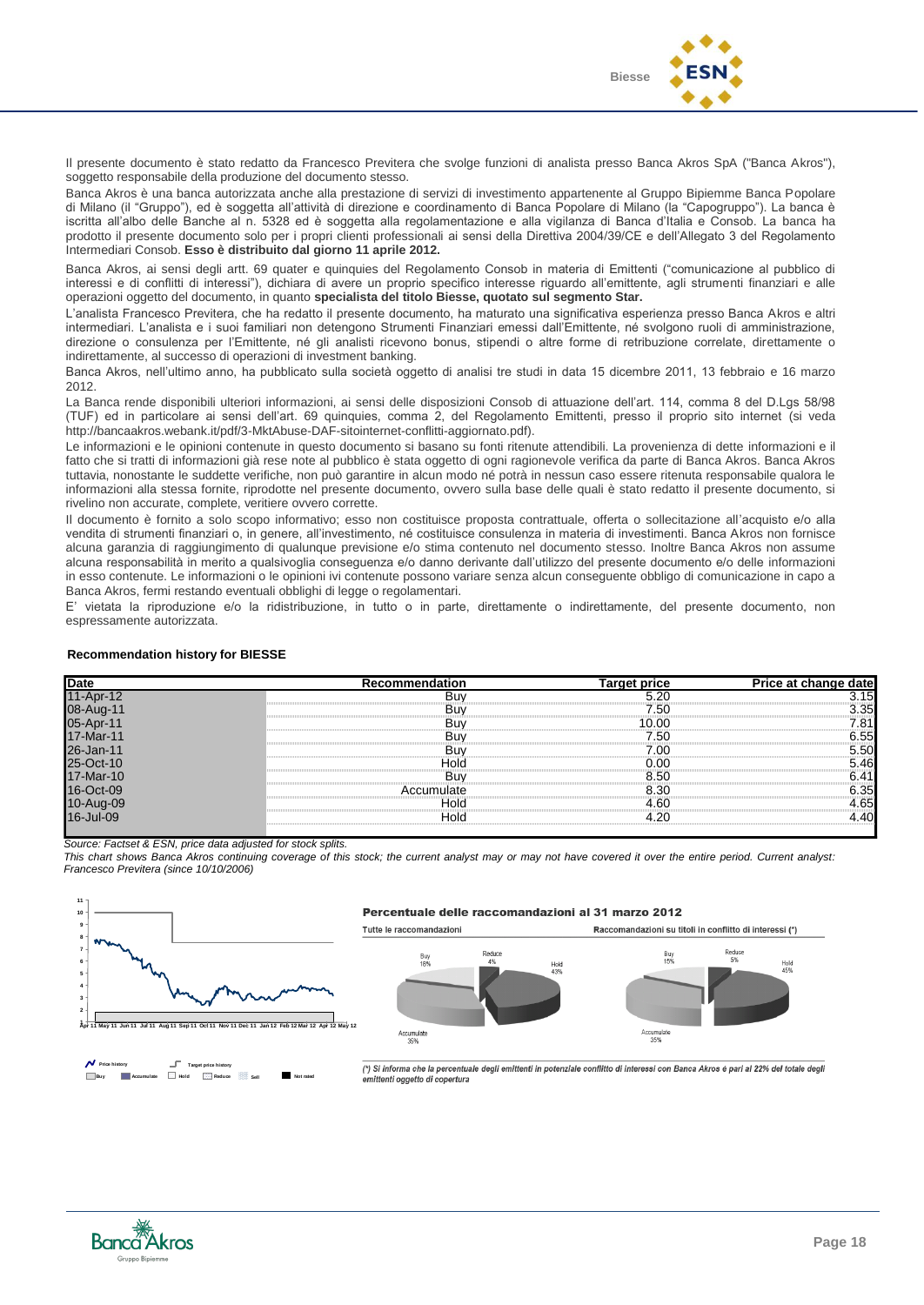